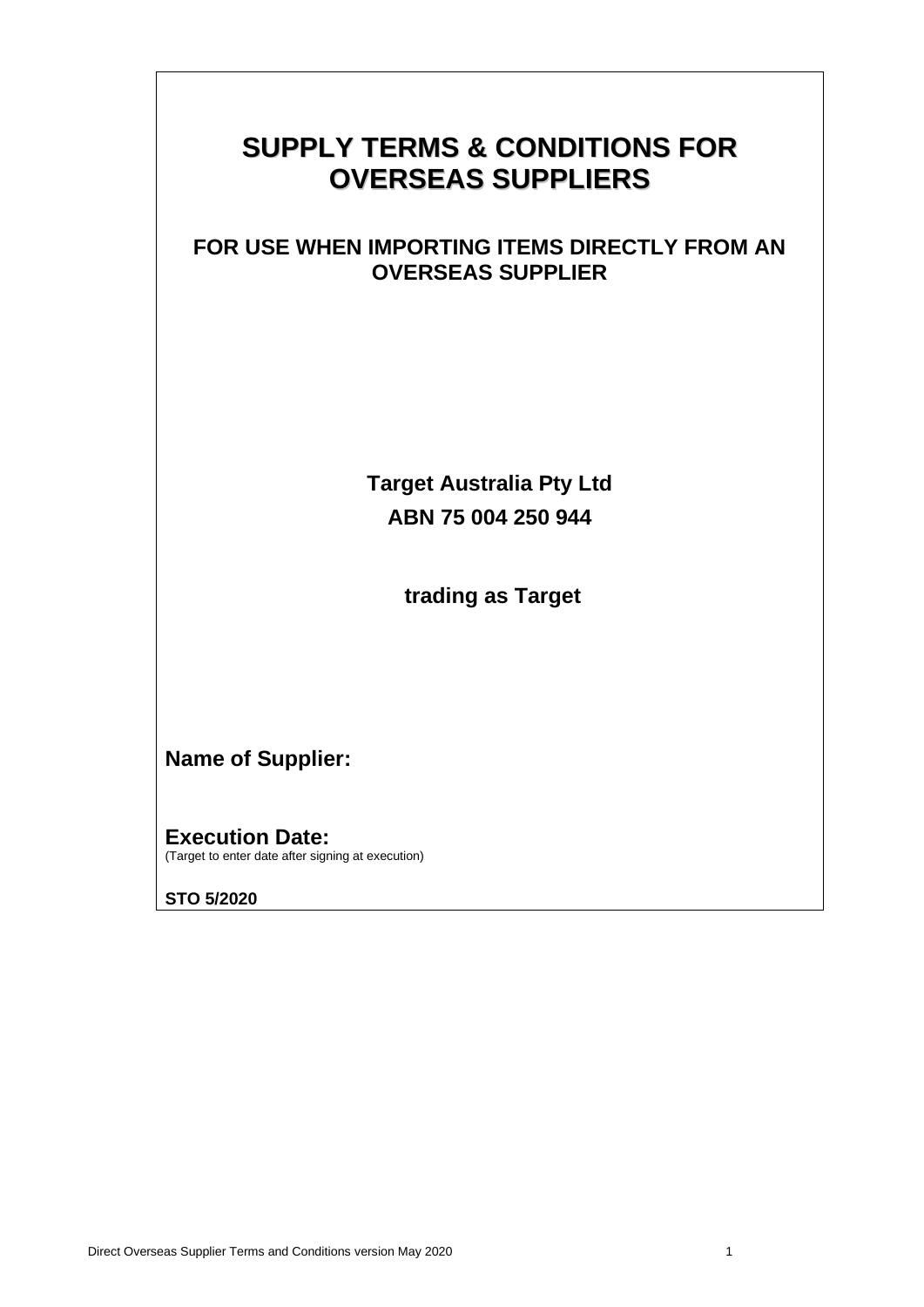### **TABLE OF CONTENTS**

| 2.<br>3.<br>4.<br>5.<br>6.<br>7.<br>8.<br>9.<br>10.<br>11.<br>12.<br>13.<br>14.<br>15.<br>16.<br>17.<br>18.<br>19.<br>20.<br>21.<br>22.<br>23.<br>24.<br>25.<br>26.<br>27.<br>28.<br>29.<br>30.<br>31.<br>32.<br>33.<br>34.<br>35.<br>36.<br>37.<br>38.<br>39.<br>40.<br>41.<br>43.<br>44.<br>45. | 1. |  |
|---------------------------------------------------------------------------------------------------------------------------------------------------------------------------------------------------------------------------------------------------------------------------------------------------|----|--|
|                                                                                                                                                                                                                                                                                                   |    |  |
|                                                                                                                                                                                                                                                                                                   |    |  |
|                                                                                                                                                                                                                                                                                                   |    |  |
|                                                                                                                                                                                                                                                                                                   |    |  |
|                                                                                                                                                                                                                                                                                                   |    |  |
|                                                                                                                                                                                                                                                                                                   |    |  |
|                                                                                                                                                                                                                                                                                                   |    |  |
|                                                                                                                                                                                                                                                                                                   |    |  |
|                                                                                                                                                                                                                                                                                                   |    |  |
|                                                                                                                                                                                                                                                                                                   |    |  |
|                                                                                                                                                                                                                                                                                                   |    |  |
|                                                                                                                                                                                                                                                                                                   |    |  |
|                                                                                                                                                                                                                                                                                                   |    |  |
|                                                                                                                                                                                                                                                                                                   |    |  |
|                                                                                                                                                                                                                                                                                                   |    |  |
|                                                                                                                                                                                                                                                                                                   |    |  |
|                                                                                                                                                                                                                                                                                                   |    |  |
|                                                                                                                                                                                                                                                                                                   |    |  |
|                                                                                                                                                                                                                                                                                                   |    |  |
|                                                                                                                                                                                                                                                                                                   |    |  |
|                                                                                                                                                                                                                                                                                                   |    |  |
|                                                                                                                                                                                                                                                                                                   |    |  |
|                                                                                                                                                                                                                                                                                                   |    |  |
|                                                                                                                                                                                                                                                                                                   |    |  |
|                                                                                                                                                                                                                                                                                                   |    |  |
|                                                                                                                                                                                                                                                                                                   |    |  |
|                                                                                                                                                                                                                                                                                                   |    |  |
|                                                                                                                                                                                                                                                                                                   |    |  |
|                                                                                                                                                                                                                                                                                                   |    |  |
|                                                                                                                                                                                                                                                                                                   |    |  |
|                                                                                                                                                                                                                                                                                                   |    |  |
|                                                                                                                                                                                                                                                                                                   |    |  |
|                                                                                                                                                                                                                                                                                                   |    |  |
|                                                                                                                                                                                                                                                                                                   |    |  |
|                                                                                                                                                                                                                                                                                                   |    |  |
|                                                                                                                                                                                                                                                                                                   |    |  |
|                                                                                                                                                                                                                                                                                                   |    |  |
|                                                                                                                                                                                                                                                                                                   |    |  |
|                                                                                                                                                                                                                                                                                                   |    |  |
|                                                                                                                                                                                                                                                                                                   |    |  |
|                                                                                                                                                                                                                                                                                                   |    |  |
|                                                                                                                                                                                                                                                                                                   |    |  |
|                                                                                                                                                                                                                                                                                                   |    |  |
|                                                                                                                                                                                                                                                                                                   |    |  |
|                                                                                                                                                                                                                                                                                                   |    |  |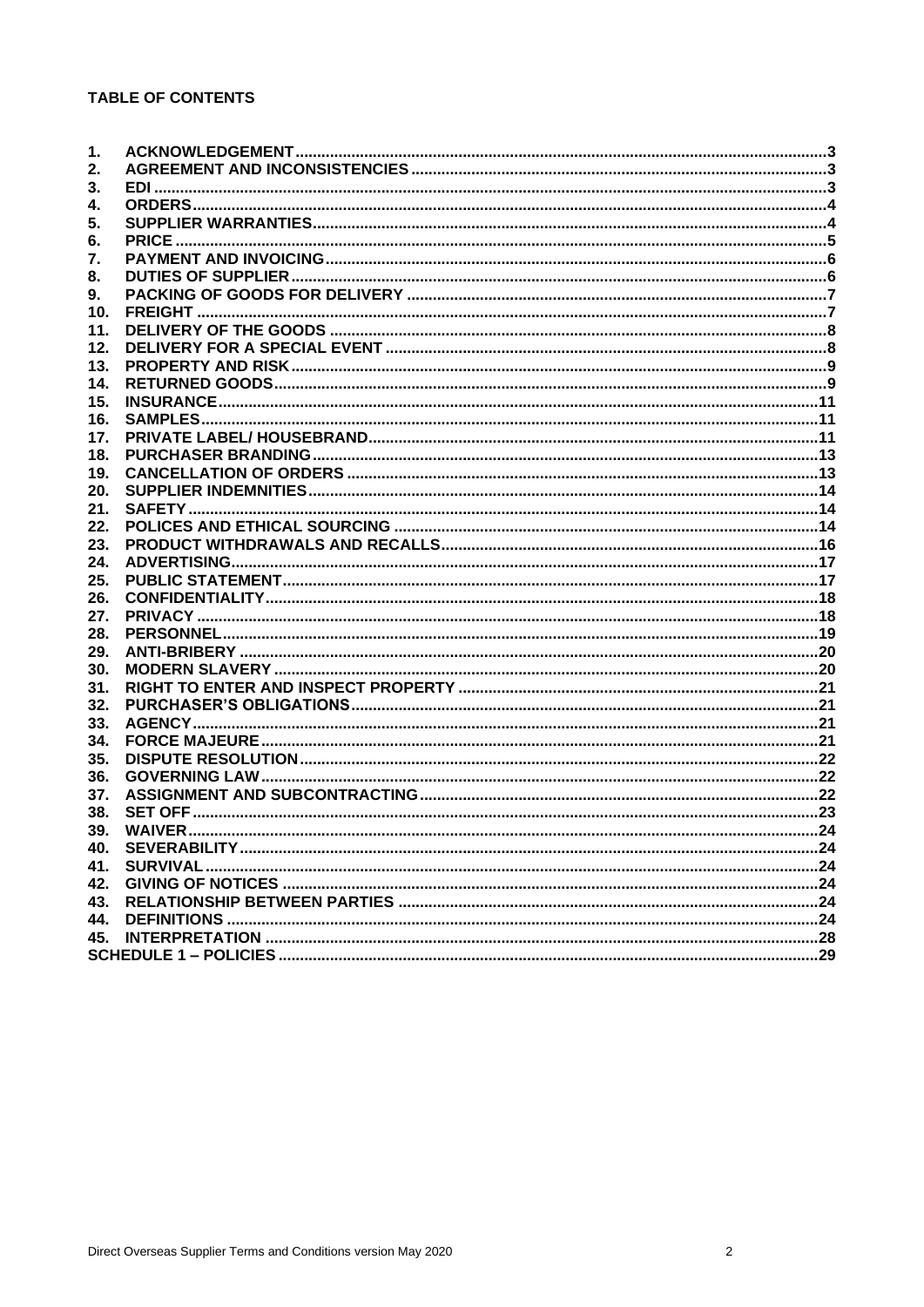### **SUPPLY AGREEMENT FOR OVERSEAS SUPPLIERS**

The parties agree that this document sets out the terms and conditions on which Goods are to be supplied and that all Orders made by the Purchaser are subject to these Terms and Conditions.

### **Supplier:**

### **Address**:

### **1. ACKNOWLEDGEMENT**

- <span id="page-2-0"></span>1.1 Each time the Supplier accepts an Order from the Purchaser (whether in writing or by delivery or pursuant to **clause [4.3](#page-3-0)**), the Supplier agrees to be bound by these Terms and Conditions, other documents referenced in these Terms and Conditions and the Trading Terms.
- 1.2 The Supplier acknowledges and agrees that the Purchaser is under no obligation to place an Order or any number of Orders over a particular period.
- 1.3 The Supplier acknowledges that the commercial arrangements relating to Orders are set out in a separate trading terms agreement ("**Trading Terms**") between the Purchaser and the Supplier.

#### **2. AGREEMENT AND INCONSISTENCIES**

- 2.1 These Terms and Conditions and all other documents referenced in these Terms and Conditions supersede any other existing agreements, documents or arrangements between the Supplier and the Purchaser in relation to the supply of Goods. Any other terms (for example appearing on invoices or acceptance of Orders) are not part of the agreement formed pursuant to **clause [1.1](#page-2-0)**.
- 2.2 In the event of any inconsistency between these Terms and Conditions, the Order and the Trading Terms, the documents will be interpreted in the following priority:
	- (a) these Terms and Conditions;
	- (b) the Trading Terms and any other agreements between the parties in respect of the supply of Goods; and
	- (c) the Order.
- 2.3 These Terms and Conditions may only be varied by a written agreement signed by an authorised representative of each party with a level of authority equivalent to or higher than the signatory of these Terms and Conditions.

### **3. EDI**

- 3.1 Unless specified by the Purchaser, the Supplier must have electronic trading and EDI capability and commit to the following within an agreed timeframe:
	- (a) Business to Business ("**B2B**") EDI standards and electronic trading requirements as notified from time to time by the Purchaser;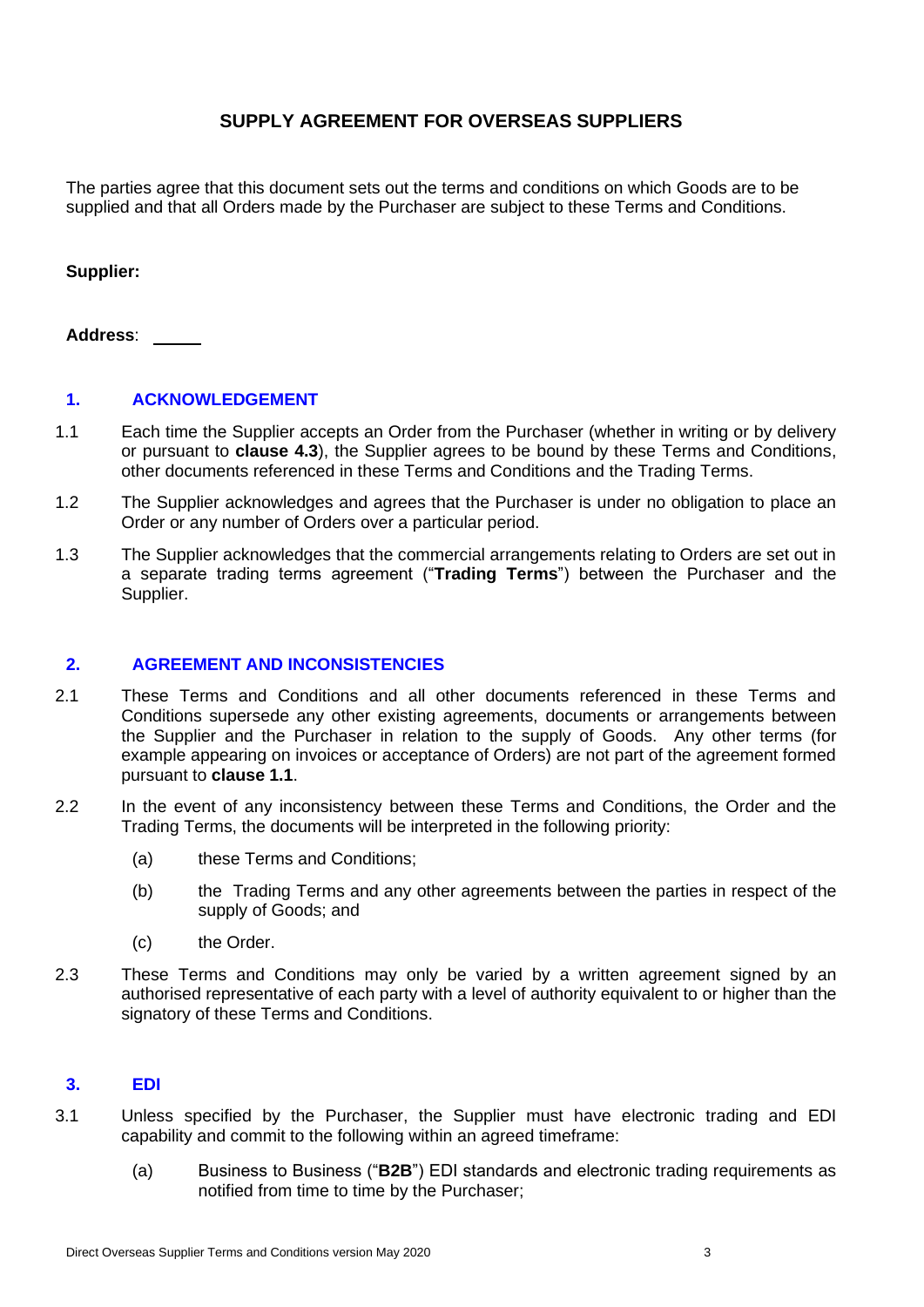- (b) support emerging Purchaser EDI standards as communicated and implemented from time to time; and
- (c) support industry standard product catalogues as adopted by Purchaser, for example EANnet.
- 3.2 The Supplier must participate and complete the Purchaser's B2B accreditation process.
- 3.3 In the event that transmissions by EDI are delayed due to technical difficulties Orders may be given in writing at the Purchaser's discretion.

### **4. ORDERS**

- 4.1 Each Order is deemed to incorporate these Terms and Conditions and constitutes an offer by the Purchaser to purchase the Goods subject to these Terms and Conditions and the Trading Terms.
- <span id="page-3-1"></span>4.2 Orders will be deemed to have been received by the Supplier at the time of successful electronic transmission.
- <span id="page-3-0"></span>4.3 All Orders are subject to acceptance by the Supplier. The Supplier will be deemed to have accepted the Order if the Order has not been accepted or refused within 3 Business Days of the Supplier receiving notification of the Order for Goods in accordance with **clause [4.2.](#page-3-1)**
- 4.4 A variation of an Order will only be binding on the Purchaser and the Supplier if the Order with the variation has been re-issued by the Purchaser and accepted by the Supplier.
- 4.5 The Supplier must not make substitutions in respect of the colours, sizes, trims or other details of the Goods specified in the Order or Specifications without the written approval of the Purchaser.

### **5. SUPPLIER WARRANTIES**

- 5.1 The Supplier warrants and represents to the Purchaser on acceptance of each Order and at all material times that:
	- (a) it has the capacity to enter into these Terms and Conditions and each Order on its own behalf and on behalf of its Related Bodies Corporate (as applicable under these Terms and Conditions) and has the right and authority to sell the Goods to the Purchaser;
	- (b) it has the right to sell the Goods free from all encumbrances, the Goods being sold are free from all encumbrances, and that the Purchaser will enjoy quiet possession of the Goods;
	- (c) the Goods are safe, free from defects or faults, are of acceptable appearance, finish, durability and are of acceptable quality including where the Goods are software or the Goods contain software, the Goods are free from any malware, viruses, worms and other destructive codes;
	- (d) the Goods are fit for sale (either retail or wholesale and by any channel (including on-line)) for their usual purpose;
	- (e) the packaging and labelling of the Goods complies with any Artwork provided by the Purchaser to the Supplier or developed by the Supplier for the Purchaser in relation to the Goods;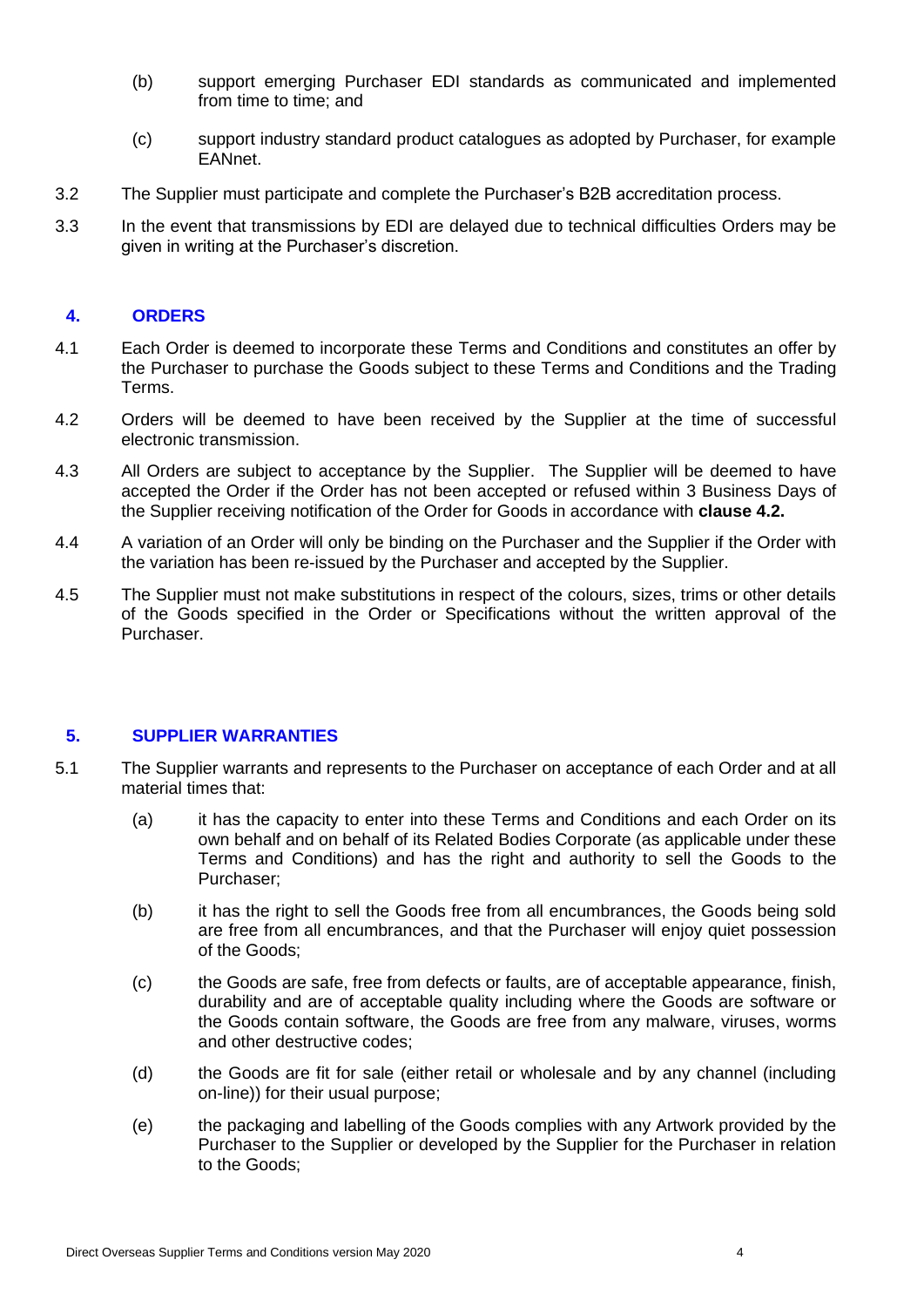- (f) the Goods comply with the Specifications, Policies and any technical performance standards or grades (including Quality Assurance Specifications) provided by the Purchaser;
- (g) all information which the Supplier has provided to the Purchaser (for example instructions, warranties, product descriptions) in relation to the Goods is true, clear and accurate;
- (h) where the Goods are supplied by reference to a sample, those Goods (including the way the Goods are labelled, marked, ticketed and packaged) correspond with the sample;
- (i) the Goods comply with all applicable laws and generally accepted industry standards in the country in which they were manufactured and in which they are to be located or sold, including all applicable laws and standards relating to care, safety, manufacture, storage, packaging, labelling (including statement of claims), ticketing, loading, transportation and country of origin;
- (j) the Goods comply with all agreed voluntary industry codes and any court or governmental order or declaration and are not the subject of a notice published in exercise of the *Competition and Consumer Act 2010*, or any similar powers in any other laws;
- (k) the importation, sale or promotion of the Goods by the Purchaser or the use of photos, graphics or text provided by the Supplier in relation to the Goods in advertising or marketing materials, will not infringe any person's Intellectual Property Rights or other rights, and that the Supplier has made all reasonable enquiries to ascertain this where the Goods (or any component or part of the Goods such as its packaging or instruction manuals) are imported from, or manufactured or produced by a third party;
- (l) to the best of its knowledge, there is no current, pending or threatened litigation, arbitration, investigation, inquiry or proceeding in which the Supplier is involved that will or may have a material adverse effect on the Supplier's reputation, the Purchaser's reputation or the performance of any of the Supplier's obligations under these Terms and Conditions; and
- (m) the goods being exported and supplied to the Purchaser in Australia do not contain asbestos.
- 5.2 Upon request, the Supplier must provide to the Purchaser independent test reports of all Goods that are subject to mandatory standards under the laws in the location in which the Goods are to be sold that confirm that the Goods meet such mandatory standards. All such testing is to be at the cost of the Supplier.
- 5.3 The Supplier will not be liable for breach of any warranty under **clause 5.1** to the extent that such breach is caused or contributed to by damage to the Goods following delivery to the Delivery Address or other acts or omissions of the Purchaser.
- 5.4 Except as set out in these Terms and Conditions, any condition, warranty, statement or undertaking as to the quality of the Goods or their fitness or suitability for any purpose howsoever or whenever expressed or which may be implied by statute or otherwise is hereby excluded, except to the extent that such exclusion is prevented by law.

### **6. PRICE**

- 6.1 The price of the Goods is stated in the Order and unless otherwise specified by the Purchaser includes all costs including but not limited to the following:
	- (a) all taxes including, without limitation, levies and duties that are applicable in the country of manufacture and export;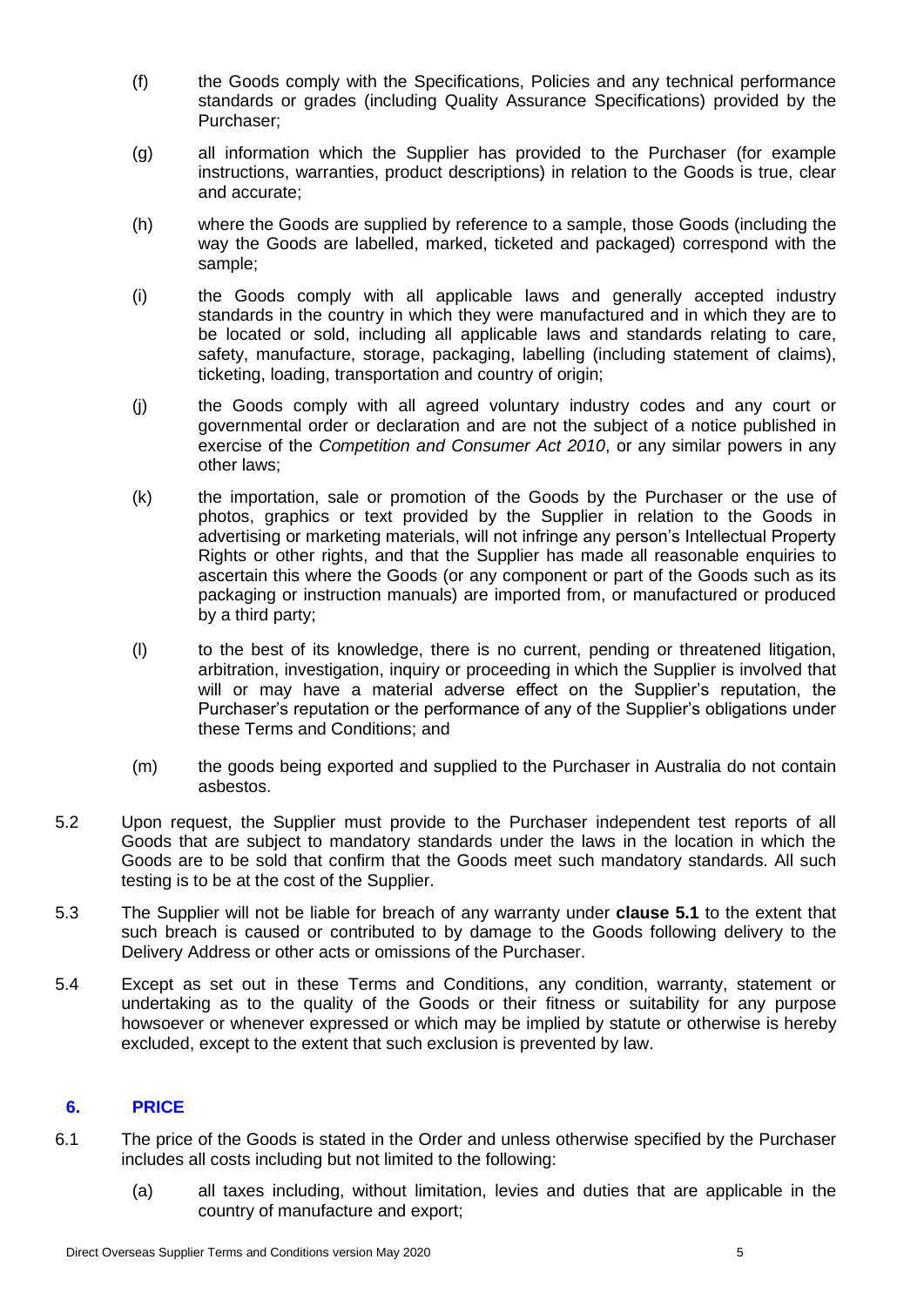- (b) all charges for labelling and packaging, packing, shipping, carriage, freight applicable to delivery of the Goods from the factory to the freight forwarder used to deliver the Goods, quarantine, commissions, assists, rebates, discounts (and any other consideration), testing and delivery to and off-loading of the Goods to the Delivery Address;
- (c) all insurance costs applicable to cover the Goods during manufacture and while in transit from the factory to the Delivery Address; and
- (d) all insurance costs incurred by the Supplier to comply with its obligations in **clause [15](#page-10-0)**.

### **7. PAYMENT AND INVOICING**

- 7.1 Subject to **clause [1.1](#page-2-0)** the Supplier may only render an Invoice to the Purchaser prior to or on delivery of the Goods in accordance with these Terms and Conditions. Each Invoice must prominently display the number of the Order, the Purchaser recognised EAN or GTIN or the Purchaser's product keycode. The Supplier must otherwise comply with all requirements notified by the Purchaser regarding its invoicing requirements.
- 7.2 The Purchaser will pay the Invoice in accordance with the price specified on the Order and the quantity of the Goods shown on the Order, unless the Purchaser:
	- (a) finds, upon inspecting the Goods pursuant to **clause [14.2](#page-9-0)**, that the quantity of the Goods received varies from the quantity shown on the Order; or
	- (b) exercises its rights under **clause 14,**

in which case the Purchaser will only be required to pay for the Goods that are received and fully comply with these Terms and Conditions (including the Order). This **clause 7.2** does not limit any other rights or remedies available to the Purchaser.

- 7.3 The Supplier will provide upon delivery or as soon as possible afterwards all documents as reasonably required by the Purchaser and/or specified in Target's International Supply Chain Operating Procedure. Delivery will only be deemed effective on the day when all Goods and all required documents have been properly delivered, and the agreed time period for payment will not commence until all Goods and all required documents specified in Target's International Supply Chain Operating Procedure and any other documentation reasonably required by Target have been delivered as required.
- 7.4 The Purchaser will only make payment for an Order when **clause 7.3**, the Order and these Terms and Conditions have been complied with.
- 7.5 The Supplier must keep records of the Orders and the delivery of the Goods for at least 12 months from the date of delivery of the Goods in accordance with these Terms and Conditions or longer if otherwise required by law.
- 7.6 Invoices will be paid by the Purchaser on the settlement terms set out in the Trading Terms, vendor registration form or such other written agreement between the parties and any rebates or discounts set out in any such document(s) will be deducted by the Purchaser from the remittance to the Supplier by set-off in accordance with **clause [38](#page-22-0)**.

### **8. DUTIES OF SUPPLIER**

- 8.1 The Supplier undertakes and agrees with the Purchaser that it must at all times observe and perform these Terms and Conditions and in particular must:
	- (a) promptly execute all Orders accepted by it under **clause [4.3](#page-3-0)**;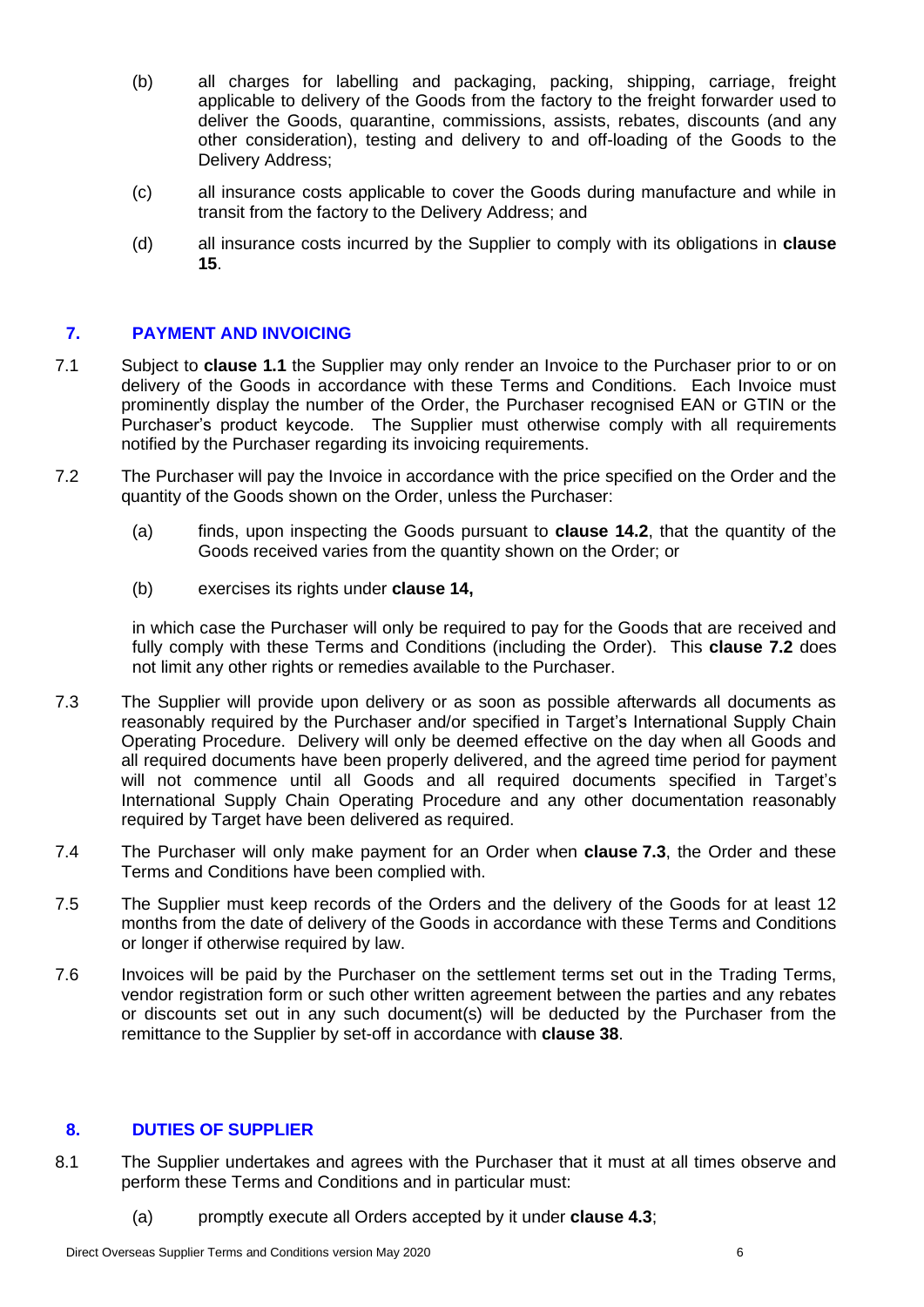- (b) arrange for advance production samples of the Goods to be forwarded to the Purchaser for approval prior to production of the ordered Goods if required by the Purchaser;
- (c) allow the Purchaser, or its authorised representatives, to make, upon reasonable notice, such quality control and other checks and inspections of ordered Goods to ensure compliance with the Specifications., Policies and other technical standards;
- (d) ensure the Goods comply with all laws and generally accepted industry standards in the country in which they were manufactured and in which they are to be located or sold, including all laws and standards relating to care, safety, manufacture, storage, packaging, labelling (including claims), ticketing, loading, transportation and country of origin;
- (e) ensure the packaging and labelling of the Goods complies with the Artwork provided by the Purchaser to the Supplier or developed by the Supplier for the Purchaser in relation to the Goods;
- (f) ensure that the Supplier promptly prepares and forwards to the Purchaser's nominated representative or freight forwarder, at the Supplier's own cost, shipping documents including but not limited to, invoices, packing notes/lists and where required inspection certificates, at the time of booking of cargo with the Purchaser's freight forwarder and forward any remaining documents by the time of delivery. Any subsequent approved changes to documentation due to changes in quantity or price must be submitted to the Purchaser's nominated representative or freight forwarder immediately. The invoices must agree to the Order placed by the Purchaser. The Supplier will also review the shipping documentation to ensure that it meets the requirements of both the Purchaser or its nominated representative and the requirements of the customs and quarantine governmental departments in the final destination country of sale of the Goods;
- (g) promptly inform the Purchaser of any potential problems with quality or quantity arising from an inspection of the Goods or otherwise;
- (h) ensure that the Purchaser is fully and promptly informed as to any delays or anticipated delays in relation to the shipment of the Goods to the Delivery Address; and
- (i) ensure that the Supplier obtains any necessary licences or permissions necessary to be obtained for the exportation of the Goods from the country of origin and the importation of the Goods into the final destination country of sale of the Goods.

### **9. PACKING OF GOODS FOR DELIVERY**

- 9.1 The Supplier must ensure that the Goods for delivery and transport are packed, labelled, marked, ticketed and loaded according to the Order and the Purchaser's instructions and comply with all requirements of the carrier to assist in minimising damage to the Goods while in transit.
- 9.2 The Purchaser is not obliged to return to the Supplier any packaging or packing materials for the Goods, whether or not the Goods are accepted by the Purchaser.

### **10. FREIGHT**

10.1 The Purchaser is not responsible for freight except to the extent this is specified by the Purchaser in the delivery terms in the Order.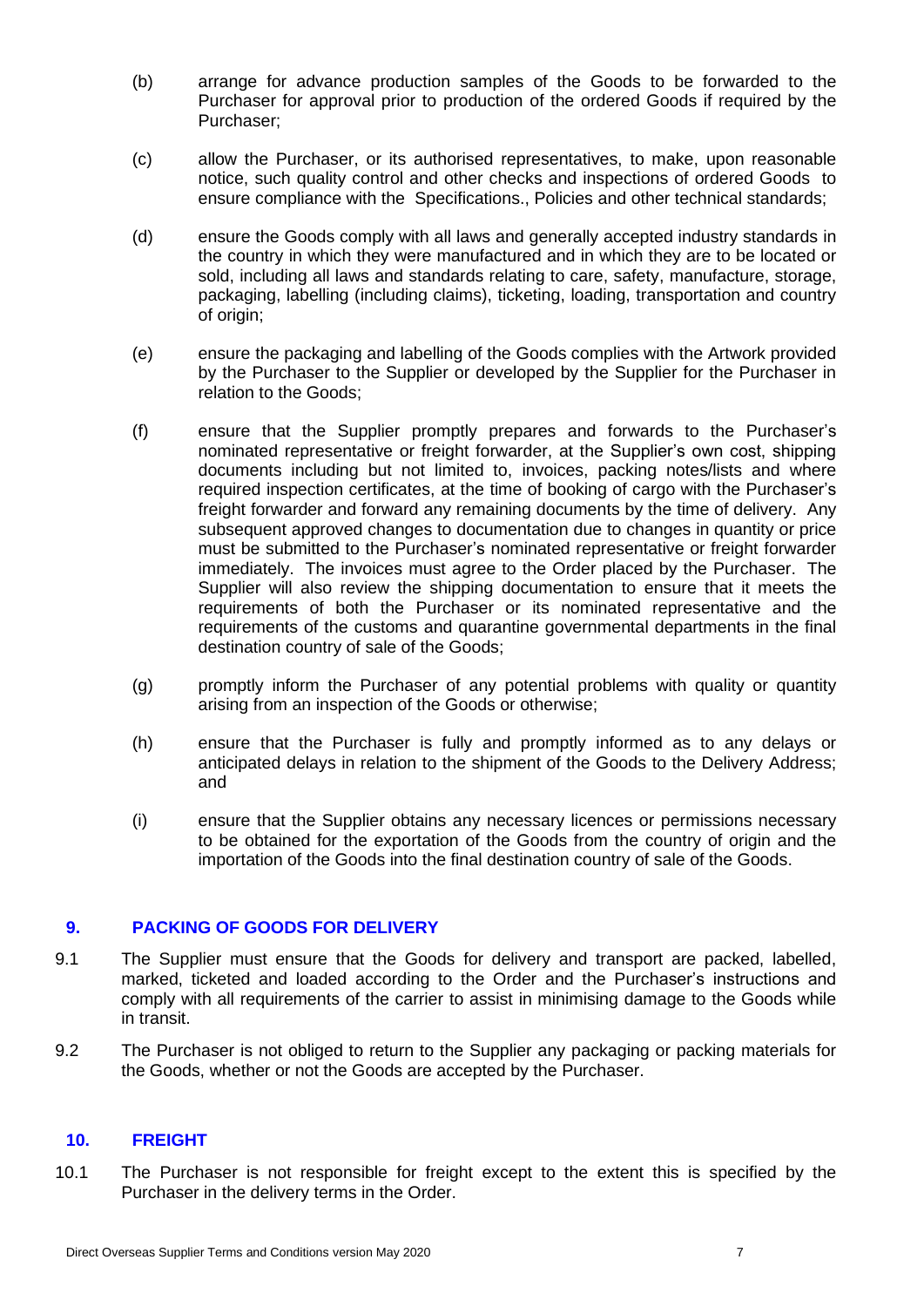- 10.2 Where the Supplier organises freight on behalf of the Purchaser then the Supplier must:
	- (a) do so in accordance with any Policies provided by the Purchaser to the Supplier; and
	- (b) minimise all associated costs.

### **11. DELIVERY OF THE GOODS**

- <span id="page-7-0"></span>11.1 The Supplier must deliver the Goods to the Delivery Address:
	- (a) By the freight forward due date" (being the deliver to consolidator date) (or such later date as the Purchaser may agree to in writing by issuing an amended Order where an event outside the control of the Supplier causes a delay in the manufacture of the Goods such that the Supplier reasonably believes that it is unable to meet the original freight forward due date;
	- (b) marked according to the Order including a prominent consignment note quoting the Order number, ASN and all required invoices, packing notes and inspection certificates for that order all of which quote the Order number and Item Codes or EAN codes; and
	- (c) according to all relevant procedures or other requirements otherwise specified by the Purchaser, in writing or otherwise.
- 11.2 The Supplier must promptly notify the Purchaser of the inability or failure to deliver Goods on time or in such volumes as stated in the Order.
- <span id="page-7-2"></span>11.3 If the Supplier does not deliver the Goods in accordance with **clause [11.1\(a\)](#page-7-0)**, or does not deliver the quantity of Goods ordered in an Order in accordance with **clause [11.1\(a\)](#page-7-0)**, the Purchaser is entitled to immediately cancel the Order or any part of it.
- 11.4 Where agreed between the parties, if Goods are to be delivered by instalments, the contract formed by acceptance of the relevant Order will be treated as a single contract and not severable.
- <span id="page-7-1"></span>11.5 Notwithstanding the terms of the Order, the Purchaser may, at its option, take or accept delivery of Goods at the Supplier's premises and the Supplier must ensure that the Goods are:
	- (a) ready to be collected at the time and in the manner specified by the Purchaser such time and manner being pre-agreed by the Supplier;
	- (b) marked according to the Order including a prominent consignment note quoting the Order number, ASN and all required invoices, packing notes and inspection certificates for that order all of which quote the Order number and Item Codes or EAN codes; and
	- (c) ready to be collected according to all relevant procedures or other requirements specified by the Purchaser, in writing or otherwise to the extent the Purchaser has notified the Supplier of such procedures and requirements and the same are reasonable.

### **12. DELIVERY FOR A SPECIAL EVENT**

<span id="page-7-3"></span>12.1 If the Purchaser requires Goods for a special event, such as a catalogue sale or other promotion and the Supplier has agreed to deliver the Goods ordered for the special event to the Delivery Address by the date specified in the Order then, if the Supplier believes that it may not be able to deliver the Goods on time and in such volumes as ordered, the Supplier must: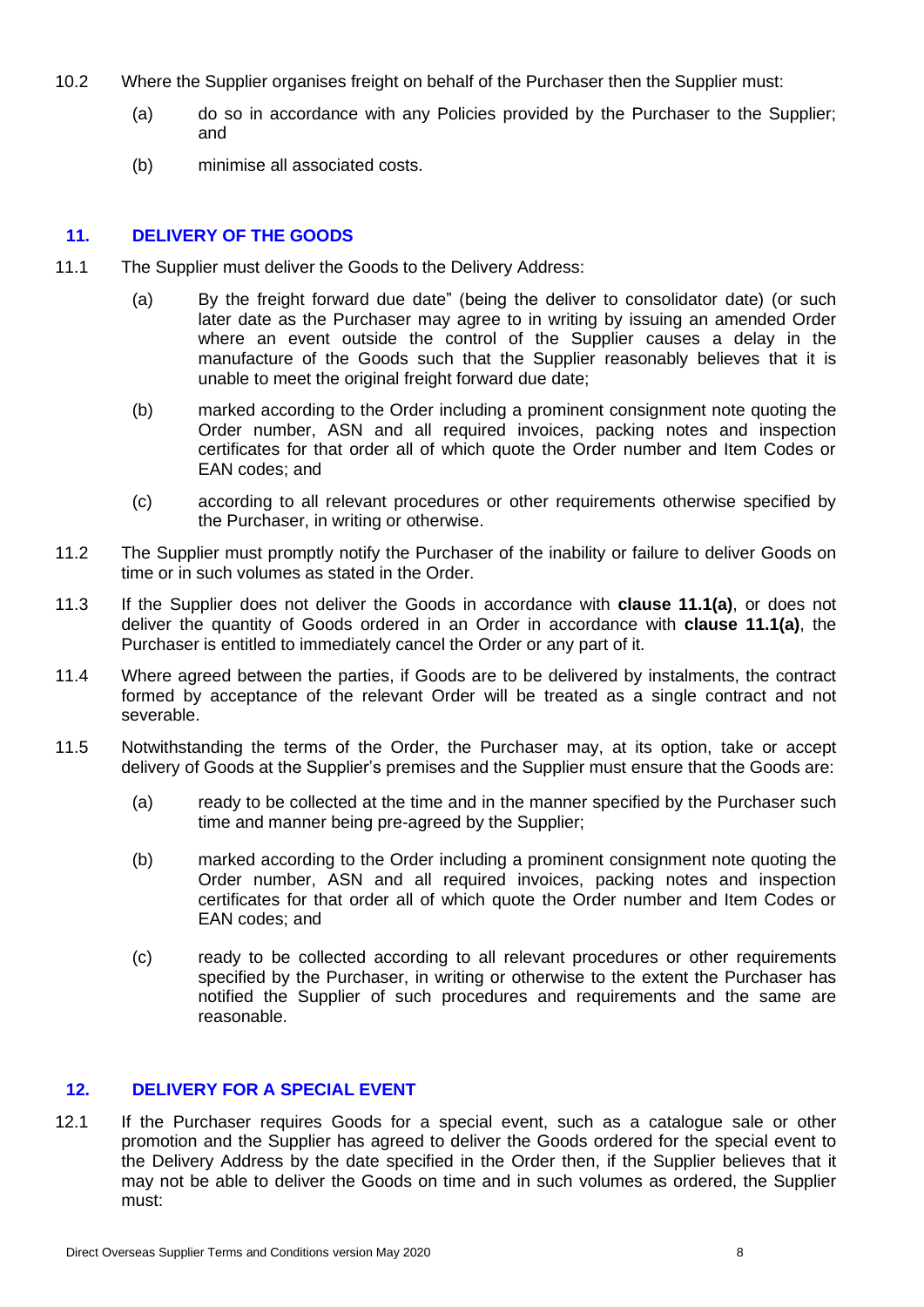- (a) notify the Purchaser immediately;
- <span id="page-8-0"></span>(b) provide the Purchaser with any information and assistance that is necessary or is reasonably requested by the Purchaser to lessen the damage the Purchaser is likely to suffer as a consequence, including damage to its reputation or damage arising from a breach of legislation (e.g. *Competition and Consumer Act 2010*); and
- <span id="page-8-5"></span>(c) indemnify the Purchaser against all Loss in accordance with **clause [20.1](#page-13-0)** incurred by the Purchaser as a consequence of the late, inadequate or non-delivery of the Goods.
- 12.2 Subject to any other rights of the Purchaser under these Terms and Conditions, on receipt of the information referred to in **clause [12.1\(b\),](#page-8-0)** the Purchaser will notify the Supplier in writing whether it will accept the Goods and, if so, on what terms.

### <span id="page-8-4"></span>**13. PROPERTY AND RISK**

- <span id="page-8-3"></span>13.1 Subject to **clauses** Error! Reference source not found.**, [13.2](#page-8-1)** and **[13.3](#page-8-2)** and unless otherwise agreed:
	- (a) property in the Goods passes to the Purchaser on delivery to the Delivery Address or collection by the Purchaser or its agent pursuant to **clause [11.5](#page-7-1)**; and
	- (b) risk in the Goods passes to the Purchaser when the Purchaser or the Purchaser's agent takes physical Possession of the Goods at the Delivery Address or on collection of the Goods by the Purchaser or its agent pursuant to **clause [11.5](#page-7-1)**.

[*Explanatory note to clause [13.1\(a\)](#page-8-3) – Target must have title to the Goods to on-sell them, which may occur before we have paid your invoice.]*

- <span id="page-8-1"></span>13.2 Where the Purchaser or its agent is to collect the Goods in accordance with **clause [11.5](#page-7-1)**:
	- (a) all risks relating to transportation of the Goods will be borne by the Purchaser; and
	- (b) under no circumstances will delivery be deemed to have occurred unless and until the Goods have been collected by the Purchaser or its agent.
- <span id="page-8-2"></span>13.3 Where the Purchaser or its agent receives the Goods at the Delivery Address from the Supplier's carrier or agent:
	- (a) all risks relating to transportation of the Goods to the Delivery Address will be borne by the Supplier; and
	- (b) under no circumstances will delivery be deemed to have occurred unless and until the Goods have been delivered to the Delivery Address.
- 13.4 Property in the Goods passing to the Purchaser in accordance with **clause [13](#page-8-4)** will not relieve the Purchaser of its obligation under these Terms and Conditions to pay for Goods delivered in accordance with these Terms and Conditions.
- 13.5 The Supplier must not claim or register any interest (including any security interest) in the Goods.

### **14. RETURNED GOODS**

14.1 The Purchaser may, upon obtaining physical Possession of Goods or at any time after it has inspected the Goods pursuant to **clause [14.2](#page-9-0)**, return Goods if the Purchaser reasonably considers that: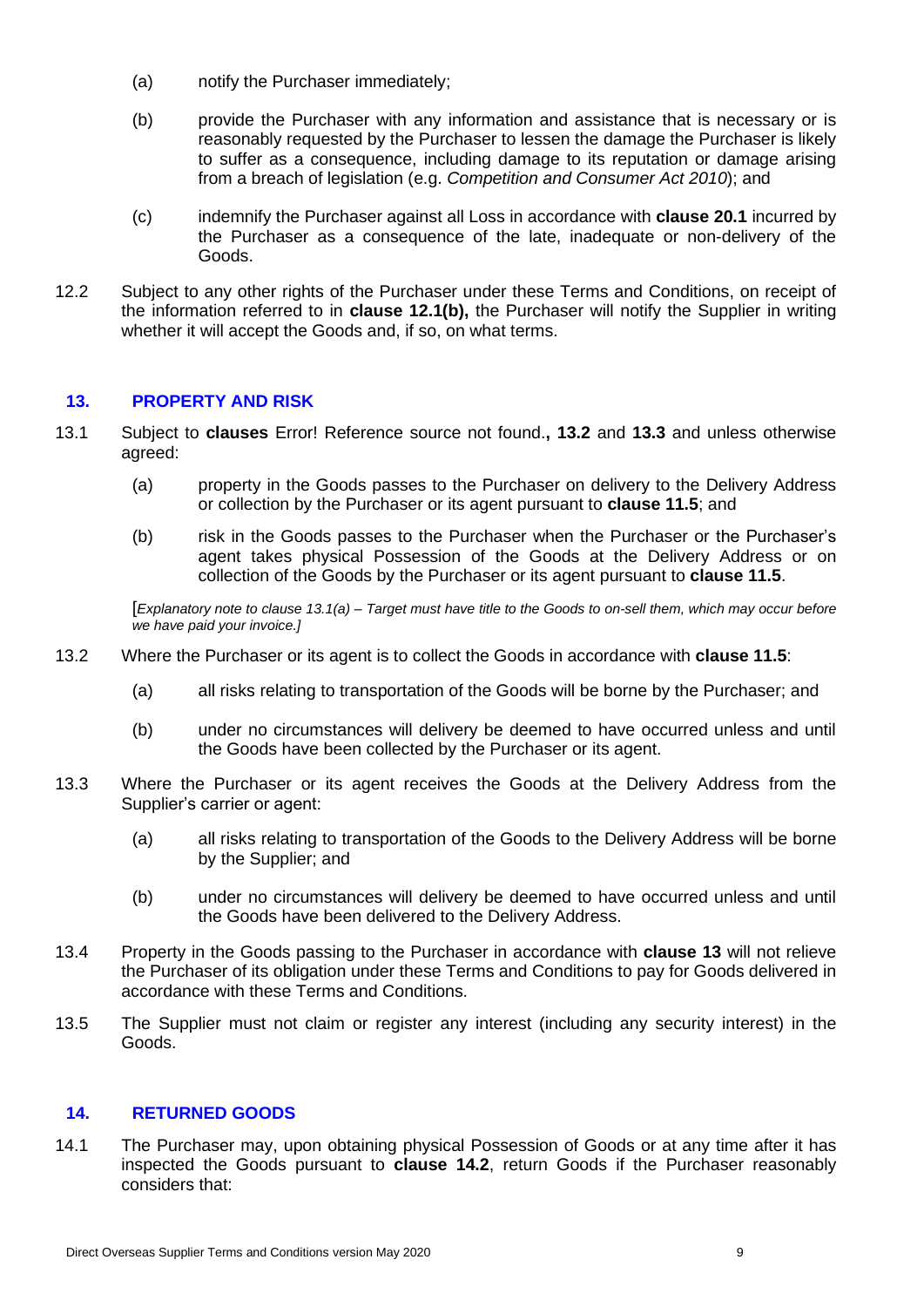- (a) where the Goods have a use-by date, the use by dates are insufficient for distribution and re-sale by the Purchaser in the normal course of the Purchaser's business;
- <span id="page-9-1"></span>(b) the Goods, components or ingredients thereof, safety, quality (including but not limited to being fit for their usual purpose, safe, free from defects or faults, being of acceptable appearance, finish, and durability), processes of manufacture, packaging, labelling, grade, storage or anything else done or agreed to be done in respect of the Goods do not comply with the Order, Policies, Specifications, Artwork (in the case of the packaging or labelling) provided by the Purchaser to the Supplier or developed by the Supplier for the Purchaser in relation to the Goods, or these Terms and Conditions; or
- (c) the Goods have been damaged in any way prior to the Purchaser or its agent taking Possession; or
- (d) **clauses [22.5\(b\)](#page-14-0)** or **[22.5\(c\)](#page-14-1)** (or both) apply; or
- (e) **clauses [22.9\(b\)](#page-15-0)** or **[22.9\(c\)](#page-15-1)** (or both) apply.
- <span id="page-9-0"></span>14.2 The Purchaser will not be deemed to have accepted any Goods until the Purchaser has had a reasonable time to inspect them following delivery to the Delivery Address or within a reasonable time after any latent defect in the Goods has become apparent.
- 14.3 Where the Goods are to be returned, the Supplier will collect the returned Goods from the Purchaser at the Supplier's risk and cost, unless otherwise agreed. Where the Purchaser has paid for the Goods (the **"Paid Amount"**), the Purchaser will:
	- (a) where the Paid Amount is less than the amount owing by the Purchaser to the Supplier, the Purchaser will set-off the Paid Amount in full against the next payment due to be made by the Purchaser to the Supplier;
	- (b) where the Paid Amount is greater than the amount owing by the Purchaser to the Supplier, the Purchaser will set-off that part of the Paid Amount that can be set-off against the next payment due to be made by the Purchaser to the Supplier and the Supplier will refund to the Purchaser the difference between the amount set-off and the Paid Amount within the agreed period from when the Purchaser notifies the Supplier of that difference; or
	- (c) where there is no amount owing by the Purchaser to the Supplier, the Supplier will refund to the Purchaser the Paid Amount in full within the time period stipulated by the Purchaser.
- 14.4 Where the Goods are required to be delivered by instalments, the Purchaser may return all or any of the Goods so delivered without affecting the validity of the contract formed by acceptance of the relevant Order and applying to any instalments accepted by the Purchaser.
- 14.5 Without prejudice to any other remedy, if any Goods are supplied in breach of any warranty or representation given by the Supplier or are otherwise not in accordance with an Order, the Purchaser may require the Supplier to despatch replacement Goods within the time agreed in writing between the parties.
- 14.6 The Purchaser will not be entitled to return Goods under **clause [14.1\(b\)](#page-9-1)** where the failure of the Goods to comply with the Order, Policies, Specifications, Artwork or these Terms and Conditions is caused or contributed to by damage to the Goods (or their packaging or labelling) following delivery to the Delivery Address or other acts or omissions of the Purchaser.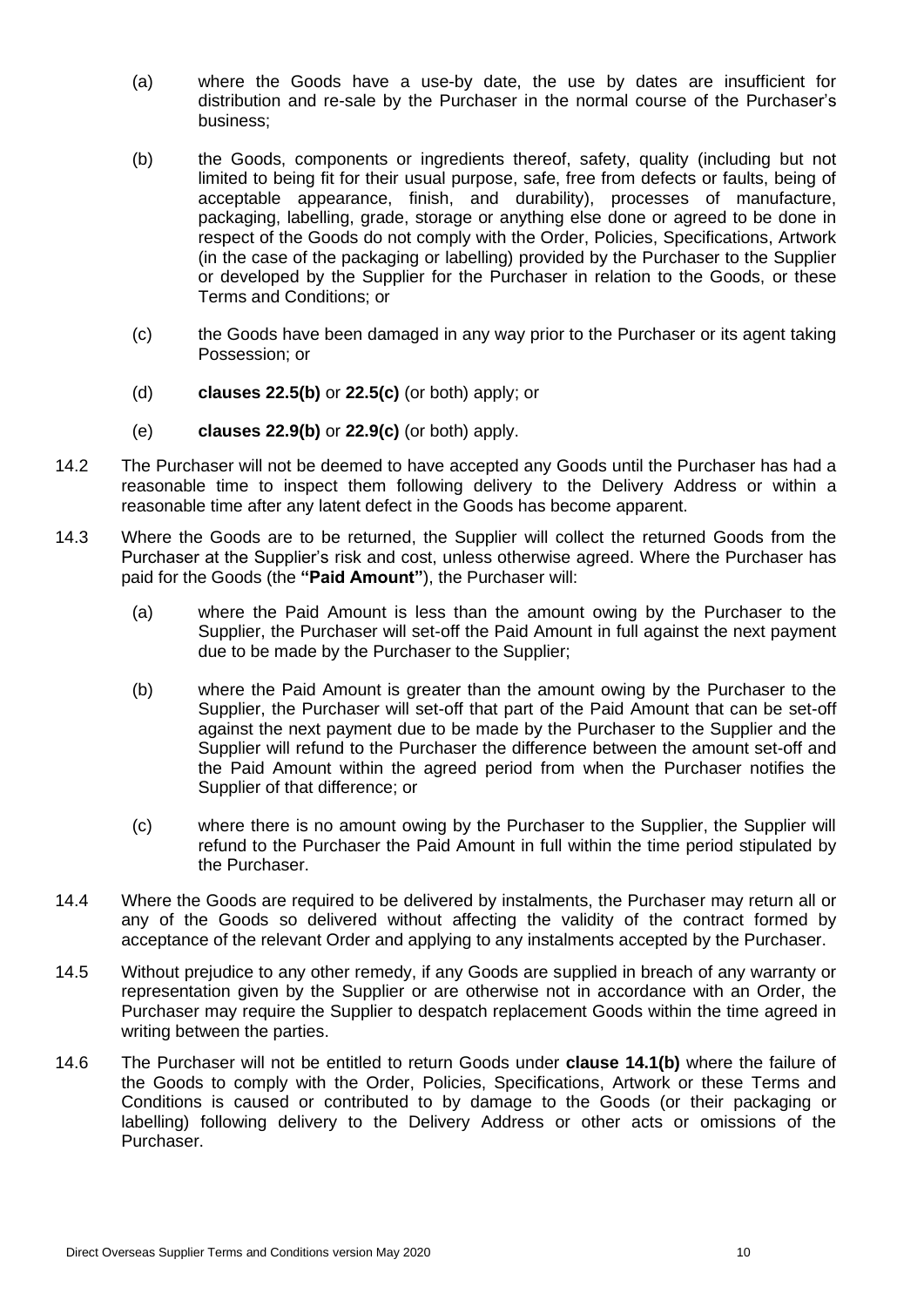### <span id="page-10-0"></span>**15. INSURANCE**

- <span id="page-10-1"></span>15.1 The Supplier will take out and maintain an annual, worldwide General and Products Liability Policy of insurance with a reputable insurer (including coverage for all warranties in respect of the Goods under these Terms and Conditions) in the name of the Supplier and fully indemnifying the Supplier, to the fullest extent permitted by law, against liability for property damage, personal injury or death arising directly or indirectly out of Goods manufactured, distributed or sold by it with an annual cover of not less than US\$2 million, or the foreign currency equivalent, for any single occurrence and in the aggregate.
- <span id="page-10-2"></span>15.2 Where the Supplier is not the manufacturer of the Goods, the Supplier must also ensure that the manufacturer of the Goods has the insurance cover set out in **clause [15.1.](#page-10-1)** Failure or delay by the Supplier in complying with **clause [15.2](#page-10-2)** will not relieve the Supplier of its obligations in **clause [15.1](#page-10-1)**.
- 15.3 The Supplier will ensure that all insurance policies taken out and maintained by the Supplier in accordance with this **clause [15](#page-10-0)** do not exclude liability which only arises as a result of the Supplier entering into a contract, arrangement or other legally binding agreement through which the Supplier incurs liability.
- 15.4 The Supplier must provide to the Purchaser, at the same time as it returns these signed Terms and Conditions, a certificate of currency in respect of the insurance referred to in **clause [15.1](#page-10-1)** confirming that the insurance is in force. In addition, the Supplier must immediately provide a new certificate of currency to the Purchaser upon the expiry of any previously provided certificate of currency. No Goods or Orders will be exempt from this requirement.
- 15.5 Where applicable, the Supplier must make any notification to its insurer required under the GST Law to ensure that GST is not payable on a payment that may be made by an insurer in respect of any claim on an insurance policy required under these Terms and Conditions.
- 15.6 The Supplier is responsible for insuring the Goods against theft, Loss or damage until property in them has passed to the Purchaser.

### **16. SAMPLES**

16.1 If the Goods are supplied by reference to a sample, which has been approved by the Purchaser (either subject to conditions or otherwise), then the Supplier must ensure that the Goods supplied, including (where applicable) the way the Goods are labelled, marked, ticketed and packaged comply with the sample and the Artwork (in the case of packaging and labelling) provided by the Purchaser to the Supplier or developed by the Supplier for the Purchaser in relation to the Goods.

### **17. PRIVATE LABEL/ HOUSEBRAND**

- 17.1 This **clause 17** only applies where the Supplier develops, manufactures or supplies private label or house brand Goods for the Purchaser. Private label or house brand Goods include those Goods provided by Purchaser approved suppliers, which are labelled either by the supplier or at store level with a brand owned by the Purchaser. It also includes Goods provided by the Supplier in bulk that are sold loose or unbranded in a display. This also includes branded products that are provided exclusively to the Purchaser.
- 17.2 The Purchaser may provide Specifications in relation to the private label or house brand Goods to the Supplier.
- 17.3 The Purchaser may request that the Supplier develop Specifications for Goods or the Supplier may suggest Specifications for Goods to the Purchaser. Any costs incurred by the Supplier or Purchaser in relation to such development will be as agreed between the parties in writing.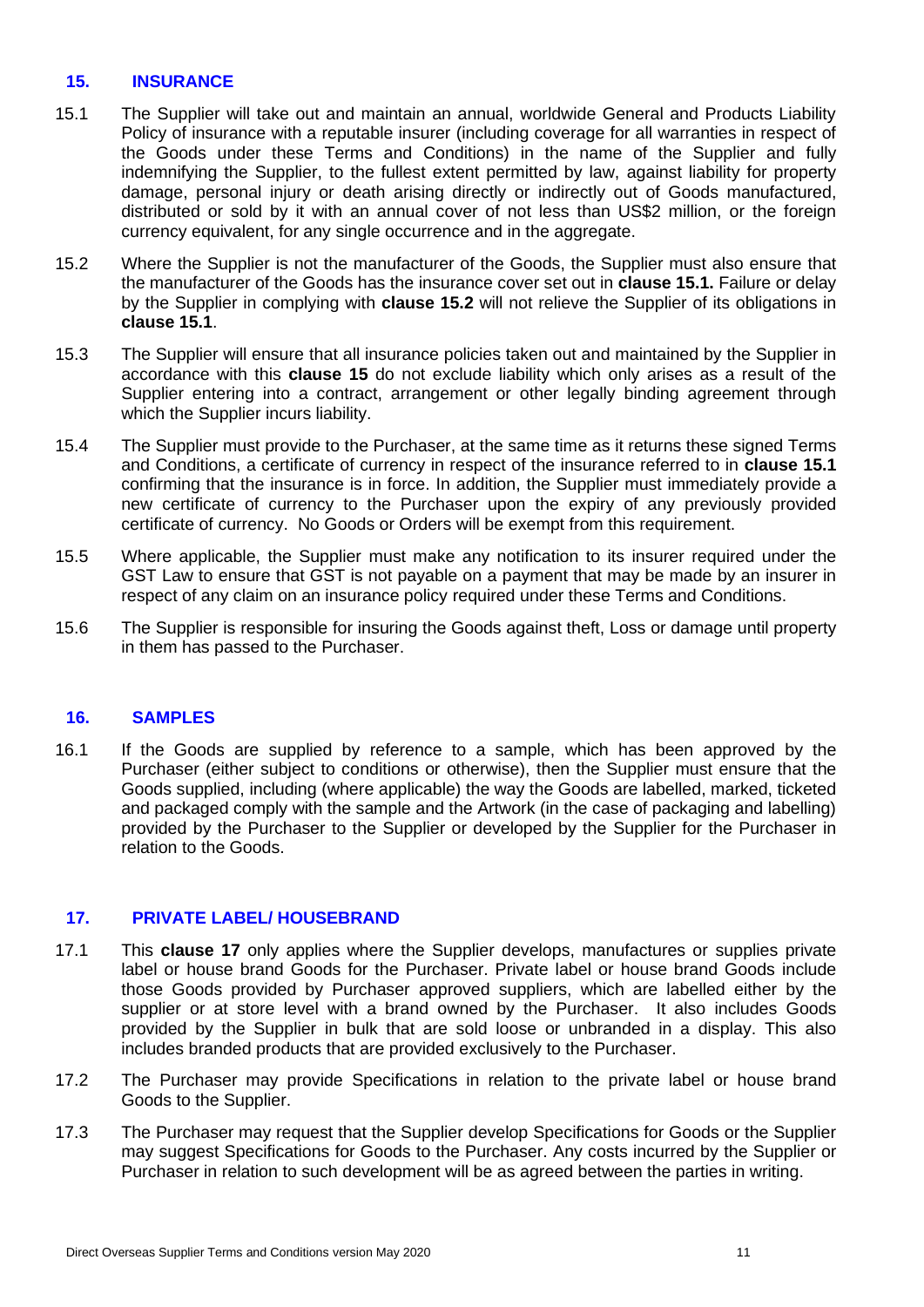- <span id="page-11-0"></span>17.4 The Purchaser may provide digital Artwork in relation to the private label or house brand Goods to the Supplier. If the Supplier provides the Purchaser with the technical specifications that the Supplier's nominated printer prefers, the Purchaser will provide the Artwork to those specifications.
- 17.5 Unless agreed in writing to the contrary, the Supplier must pay for the costs associated with the development of the Artwork by the Purchaser as well as any printing and packaging costs. Prior to commencing any Artwork development, the Purchaser will advise the Supplier of the estimated Artwork development costs. Any costs incurred by the Purchaser in relation to the development of the Artwork may be invoiced to the Supplier after the digital Artwork referred to in **clause [17.4](#page-11-0)** has been provided to the Supplier's printer.
- 17.6 The Purchaser may request that the Supplier develop Artwork on behalf of the Purchaser. Any costs incurred by the Supplier or Purchaser in relation to such development will be borne by the Supplier.
- 17.7 All copyright, design rights and other Intellectual Property Rights in the Artwork or Specifications given to the Supplier by the Purchaser will remain at all times the property of the Purchaser.
- 17.8 The Supplier assigns to the Purchaser all copyright, design rights and other Intellectual Property Rights in any Artwork or Specifications developed for the Purchaser, effective immediately on the creation of such rights.
- 17.9 On request by the Purchaser, the Supplier must promptly return to the Purchaser, or permanently delete or destroy (at the Purchaser's election), all Specifications and all Artwork and any copies of the Specifications or Artwork in the Supplier's possession or control.
- 17.10 The Supplier must treat the Specifications and Artwork provided by the Purchaser to the Supplier or developed by the Supplier for the Purchaser in relation to the Goods in accordance with the confidentiality obligations set out in **clause [26](#page-17-0)***.*
- 17.11 Subject to **subclause [17.12](#page-11-1)**, if the Goods are subject to the *Therapeutic Goods Act* 1989 ("the **Act**") , the Supplier will be deemed to be the sponsor for the purposes of that Act and the Supplier must:
	- (a) comply with its obligations under the Act , including any costs associated with being the sponsor; and
	- (b) ensure that the Goods comply with the Act .
- <span id="page-11-1"></span>17.12 If the Goods are:
	- (a) subject to the *Therapeutic Goods (Medical Devices) Regulations* 2002 ("the **Regulations**"); and
	- (b) sourced by the Purchaser directly from the Supplier; and
	- (c) the Supplier does not have a business address in Australia,

the Purchaser will be deemed to be the sponsor and the Supplier will be deemed to be the manufacturer for the purposes of the Act and Regulations (as applicable), and the Supplier must:

- (d) comply with its obligations under the Act and Regulations; and
- (e) ensure that the Goods comply with the Act and Regulations.
- 17.13 Unless agreed to the contrary, the Supplier must maintain a maximum of 12 weeks of private label packaging for the Goods but will maintain such lesser quantities as are necessary to provide for any sales forecasts advised by the Purchaser.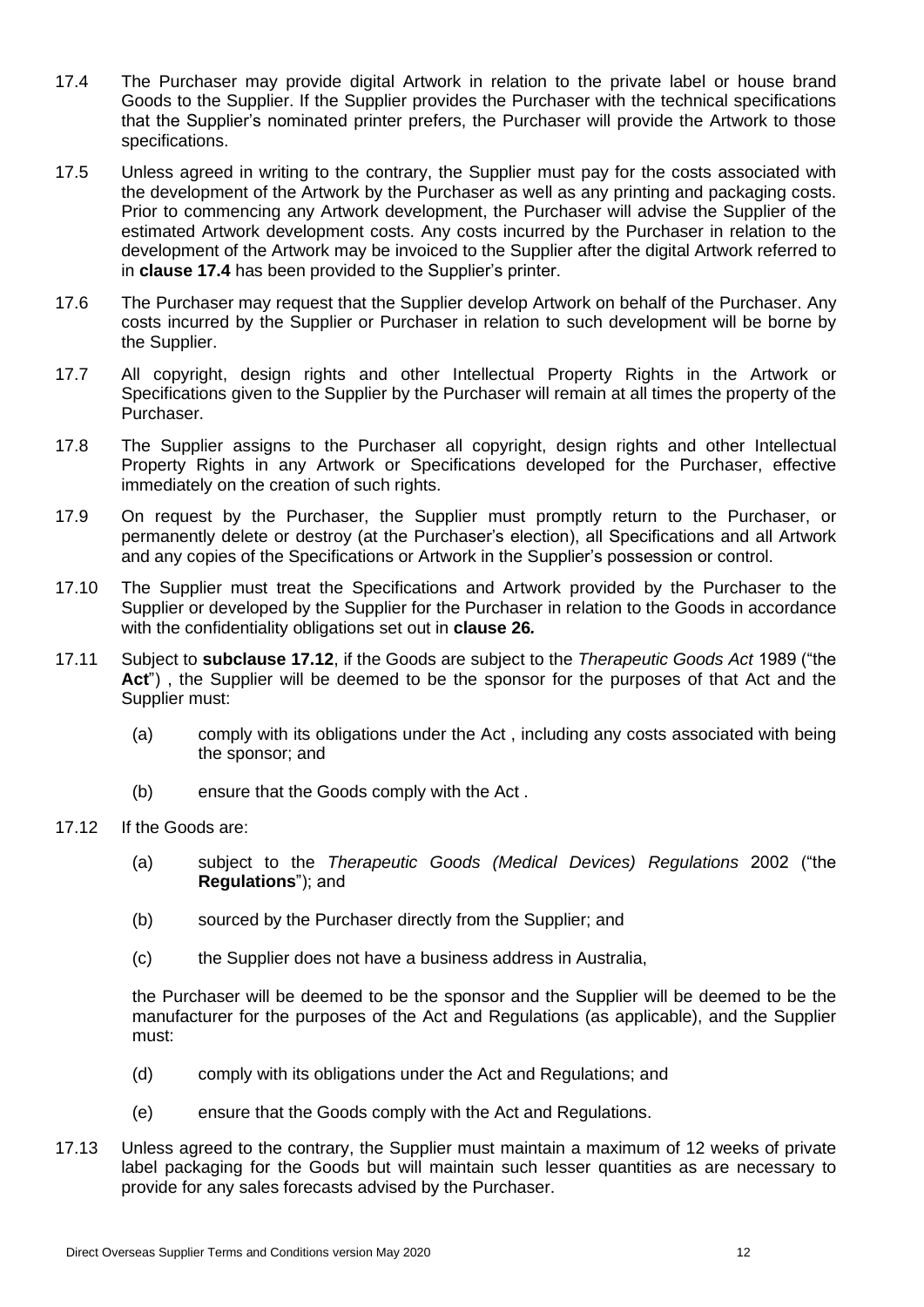17.14 The Supplier acknowledges and agrees that it shall not, by virtue of these Terms and Conditions, obtain or claim any right, title or interest in or to the Purchaser's Intellectual Property Rights.

### **18. PURCHASER BRANDING**

- 18.1 Goods bearing any Intellectual Property Rights that are owned by or licensed to the Purchaser **("Purchaser Branding"**) must only be sold to the Purchaser and must only be manufactured in quantities required by the Purchaser.
- 18.2 Supplier acknowledges and agrees that Purchaser Branding is and shall remain the exclusive property of Purchaser or the licensor (as the case requires), and that the Supplier does not acquire, and must not make any Claim to, any rights in the Purchaser Branding.
- 18.3 Without limiting **clause [26](#page-17-0)**, Supplier must keep all details of Purchaser Branding confidential and must not disclose it to, nor permit the disclosure of any such details to, any third party other than where that third party is involved in manufacturing the Goods for the Supplier.
- 18.4 Supplier must not use Purchaser Branding for any purpose other than to supply Goods to Purchaser.
- 18.5 The Goods will bear any copyright notices or ownership of Intellectual Property Rights notices stipulated by the Purchaser.
- 18.6 Where Goods bearing the Purchaser Branding have been returned or not taken up by the Purchaser, the Supplier must obtain the prior written consent of the Purchaser to sell such Goods to any third party. Consent may be given on any terms specified by the Purchaser. If such consent is given, then the Supplier must remove all Purchaser Branding and all references to the Purchaser's trademarks including swing tickets, tags, badges and all other labels from those Goods before they are offered for sale to a third party. Such Purchaser Branding and references must be removed to the satisfaction of the Purchaser and at the cost of the Supplier.

### **19. CANCELLATION OF ORDERS**

- 19.1 The Purchaser may cancel an Order in respect of any Goods which have not been delivered if:
	- (a) **clause [11.3](#page-7-2)** applies;
	- (b) the Supplier is in breach of any of the terms of these Terms and Conditions and has failed to remedy that breach within 5 Business Days of receipt of notice from the Purchaser requesting it to do so;
	- (c) the Goods are not supplied in accordance with the Order;
	- (d) an Insolvency Event occurs in relation to the Supplier or its assets; or
	- (e) **clause 29.2** (anti-bribery) applies.

For the purposes of sub-paragraph (a), an Order is deemed to have been cancelled once the "delivery not after" date or the Delivery Date has passed, unless otherwise agreed.

- 19.2 If an Order is cancelled under **clause 19.1** the Purchaser is not liable to pay anything in respect of any Goods that have not been delivered before the time of cancellation. Cancellation does not affect any rights the Purchaser may have in relation to anything done or not done by the Supplier.
- 19.3 The Purchaser is not responsible for any Loss or damage suffered by the Supplier as a consequence of such cancellation.
- 19.4 If the Supplier believes that at any time it may be unable to supply the Purchaser under the terms of these Terms and Conditions, the Supplier must: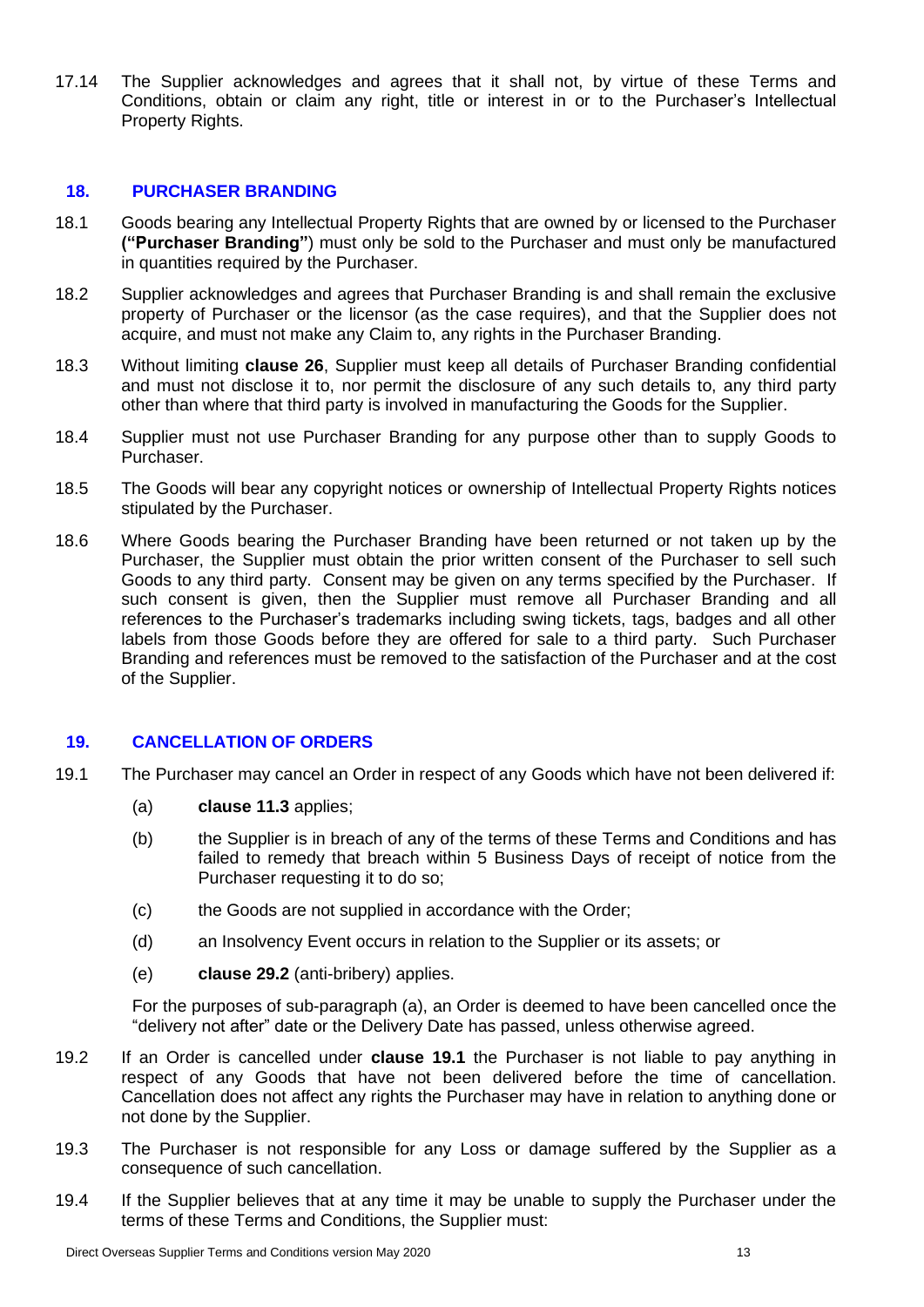- (a) notify the Purchaser immediately and confirm its position in writing; and
- (b) provide the Purchaser with any help it may reasonably require to lessen any damage the Purchaser may suffer as a consequence.

### **20. SUPPLIER INDEMNITIES**

- <span id="page-13-0"></span>20.1 The Supplier releases and forever indemnifies the Kmart Group, its officers, directors, employees, agents, successors and assignees against all Loss, incurred by the Purchaser arising out of or in connection with any:
	- (a) breach of the Order or these Terms and Conditions (including the Specifications or the Supplier's warranties in **clause 5**);
	- (b) the late, inadequate or non-delivery of the Goods in the circumstances described in **clause [12.1](#page-7-3)**;
	- (c) defects or faults or alleged defects or faults in the Goods;
	- (d) any recall or withdrawal of Goods in accordance with **clause [23](#page-15-2)**;
	- (e) Claim of infringement of any Intellectual Property Rights by any person in respect of the Goods (including their packaging or labelling or instruction manuals) or the use of photos, graphics or text provided by the Supplier to the Purchaser for marketing, advertising or promotion of the Goods;
	- (f) failure by the Supplier to comply with its obligations under **clause [27.1](#page-17-1)** (Privacy) or **clause [26](#page-17-0)** (Confidentiality); and
	- (g) to the fullest extent permitted by law, Claim for Loss by a third party where the Loss suffered or incurred by the third party is as a result of a defect or fault in the Goods,

except to the extent that the Loss is directly attributable to the negligence or wrongful act or omission by the Purchaser.

- 20.2 Any amount payable by the Supplier under **clause [20.1](#page-13-0)** will include any GST payable by the Purchaser (where applicable).
- <span id="page-13-1"></span>20.3 Where a Related Body Corporate or other associated entity of the Supplier is the immediate past supplier of the Goods ("**Previous Supplier**") to the Purchaser prior to the Supplier entering into these Terms and Conditions, the Supplier agrees that the indemnity set out under **clause [20.1](#page-13-0)** and **clause [12.1\(c\)](#page-8-5)** will extend to any Goods supplied by the Previous Supplier whether delivery of such Goods occurs prior to or after the date that the Supplier has entered into these Terms and Conditions. Without limiting the preceding paragraph, the Supplier agrees to honour all Claims made by the Purchaser that relate to Goods supplied by the Previous Supplier, including Claims relating to rebates, cost errors not previously claimed and Goods returned or rejected by the Purchaser.

### **21. SAFETY**

21.1 The Supplier must ensure that it complies with the Target Occupational Health and Safety Obligations and other safety and security policies (as notified to the Supplier from time to time) whilst the Supplier and/or any of its employees or sub-contractors are on the Purchaser's premises or using the Purchaser's equipment or property.

### **22. POLICES AND ETHICAL SOURCING**

22.1 The Supplier acknowledges and agrees that it will at all times comply with the Policies. Any changes to the Policies or new policies that apply to the Supplier will be published by the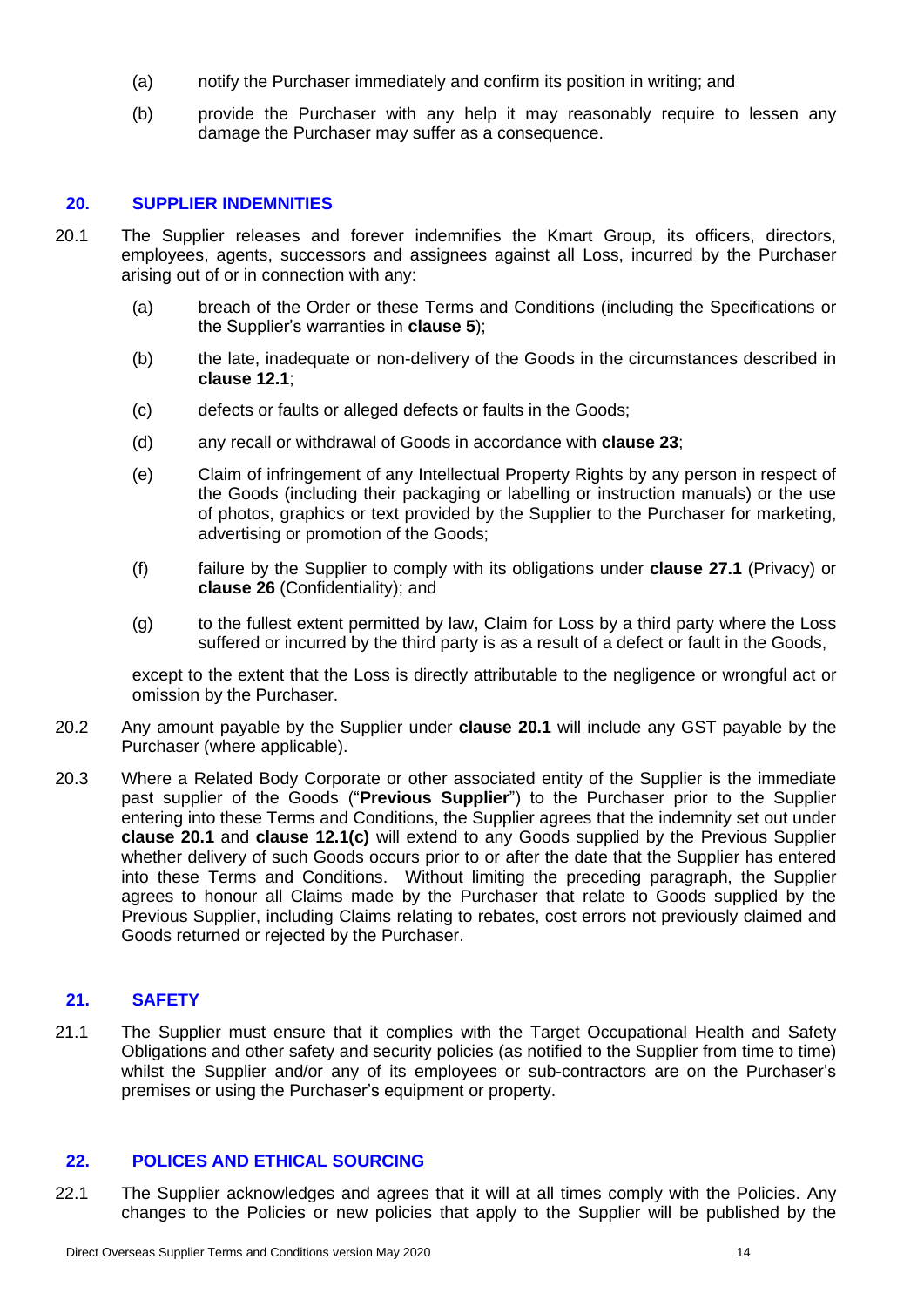Purchaser on the Purchaser's "supplier portal", or will be notified by the Purchaser to the Supplier, such notice to not be less than 7 days. The Supplier will register itself to use the "supplier portal".

- 22.2 The Supplier agrees that it will at all times comply with the Kmart Group Ethical Sourcing Code and located under Kmart Group Ethical Sourcing Code & Program at [https://supplier.target.com.au/.](https://supplier.target.com.au/)
- 22.3 The Supplier agrees to comply with all laws and regulations of the jurisdictions in which the factories at which the Goods the subject of any Order are manufactured. Where the Purchaser has agreed under **clause [37.3,](#page-21-0)** to the Supplier using third party factories to perform major or multiple operations (more than one function) in relation to the manufacture or supply of the Goods (the **"Permitted Subcontractor"**), the Supplier must ensure that such Permitted Subcontractors comply with all laws and regulations of the jurisdiction in which the factories are located (including those relating to labour, worker safety and protection of the environment).
- 22.4 The Supplier must have in place have a compliance management system to: ensure (a) compliance with applicable laws and regulations; (b) ensure conformance with the Kmart Group Ethical Sourcing Code; (c) identification and mitigation of compliance risks related to the Ethical Sourcing Code; and (d) continual improvement.
- <span id="page-14-2"></span>22.5 Upon request by the Purchaser, the Supplier must disclose factory information in the form requested by the Purchaser relating to the factories at which it or its Permitted Subcontractors manufacture the Goods supplied under any Order. The Supplier acknowledges that the Purchaser may as part of its commitment to ethical sourcing and transparency regarding the manufacture of its Goods, publish the name and location of such factories. If the Supplier fails to provide this information, or does not provide sufficient details as requested by the Purchaser, in each case within the time frames required by the Purchaser, the Purchaser may do any or all of the following:
	- (a) cancel any or all Orders in respect of any Goods which have not then been delivered;
	- (b) reject any Goods that have been delivered but which have not yet been paid for;
	- (c) reject and return any Goods that have been delivered and paid for but not yet sold by the Purchaser in its normal course of business. The Supplier will provide a full refund for any such Goods returned; and/or
	- (d) cease doing all business with the Supplier whether under these Terms and Conditions or some other arrangement.
- <span id="page-14-1"></span><span id="page-14-0"></span>22.6 The Supplier acknowledges and agrees that the Purchaser has developed the Kmart Group Ethical Sourcing Program to measure compliance by suppliers and subcontractors with the requirements of the Kmart Group Ethical Sourcing Code, and that the Purchaser may conduct audits in the manner set out in the Kmart Group Ethical Sourcing Program and inspect the factories at which the Goods are manufactured. The Supplier agrees to co-operate with any audits (which may be announced or unannounced) and/or verification of such audits and/or inspections of the factories at which Goods the subject of any Order are manufactured to assess compliance by the Supplier (or any Permitted Subcontractor) with the Kmart Group Ethical Sourcing Code. The Supplier must co-operate with any such audit (and ensure that any Permitted Subcontractor also co-operates). These audits may be conducted by the Purchaser or a third party appointed by the Purchaser.
- 22.7 The Supplier acknowledges and agrees that any reasonable costs associated with a third party audit which requires the Supplier to demonstrate compliance with the Kmart Group Ethical Sourcing Code will be met by the Supplier unless otherwise agreed to in writing.
- 22.8 Where the audit identifies deficiencies in the Supplier's (or Permitted Subcontractors) compliance with the Kmart Group Ethical Sourcing Code, the Supplier must take such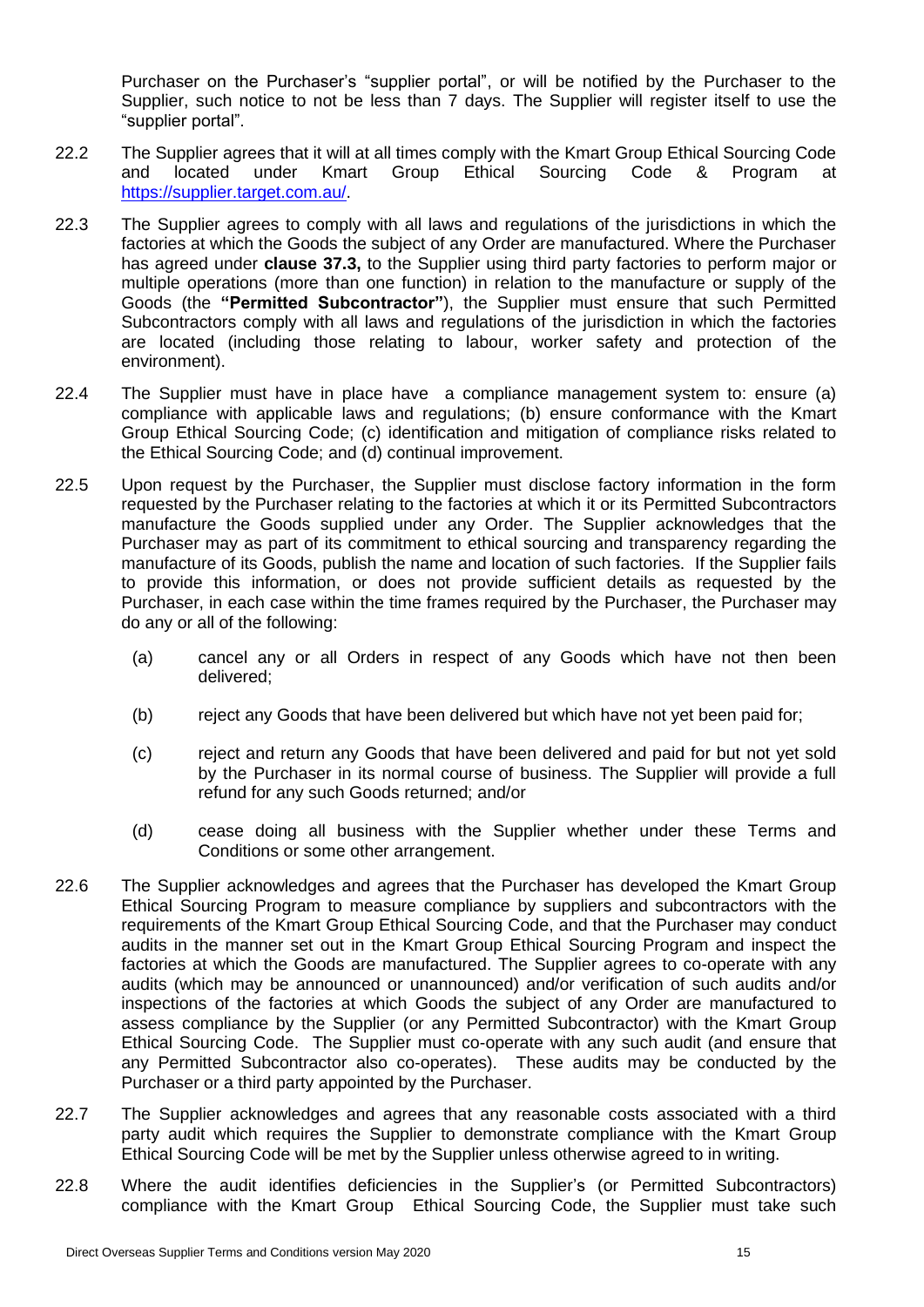corrective steps (or ensure that they are taken by the Permitted Subcontractor) as required by the Purchaser and within the time frames required by the Purchaser.

- <span id="page-15-1"></span><span id="page-15-0"></span>22.9 Where there are critical breaches of Kmart Group Ethical Sourcing Code and/or if the Supplier fails to take the required corrective action or delays in implementing any corrective action, the Purchaser may do any or all of the following:
	- (a) cancel any or all Orders in respect of any Goods which have not then been delivered;
	- (b) reject any Goods that have been delivered but which have not yet been paid for;
	- (c) reject and return any Goods that have been delivered and paid for but not yet sold by the Purchaser in its normal course of business. The Supplier will provide a full refund for any such Goods returned; and/or
	- (d) cease doing all business with the Supplier whether under these Terms and Conditions or some other arrangement.
	- 22.10. All factories producing Goods, which the Purchaser, in its discretion, deems are National Brand Goods, will not be subject to clauses 22.5 through to 22.9 above regarding factory disclosure and third-party audits. Instead, the Supplier must ensure that the factories at which it or its Permitted Subcontractors manufacture the National Brand Goods are subject to an adequate ethical sourcing program, which at a minimum consists of documented ethical sourcing standards (e.g. in the form of a code or policy that includes standards equivalent to those outlined in the Kmart Group Ethical Sourcing Code ) and adequate compliance procedures to ensure compliance with the ethical sourcing standards including, but not limited to. third party audit, training, worker hotline and reporting mechanisms.
	- 22.11 Upon request by the Purchaser, the Supplier must disclose to the Purchaser information on the ethical sourcing program covering the operations of the factories at which it or its Permitted Subcontractors manufacture the National Brand Goods. In the event that the Purchaser determines, in its absolute discretion, that the ethical sourcing program is not adequate for the purposes of clause 22.10, it reserves the right to subject the Supplier to the requirements outlined in clauses 22.5 through to 22.9.
	- 22.12 For the avoidance of doubt, should a Supplier supply to the Purchaser both National Brand Goods and Goods which the Purchaser, in its discretion agrees, are not National Brand Goods, then the requirements outlined in clauses 22.5 through to 22.9 above will still apply to the factories producing Goods which the Purchaser, in its discretion, agrees are not National Brand Goods.

### <span id="page-15-2"></span>**23. PRODUCT WITHDRAWALS AND RECALLS**

- <span id="page-15-3"></span>23.1 If the Supplier or the Purchaser becomes aware of:
	- (a) any defect, fault or other condition, actual, potential or threatened, in any Goods in which the Purchaser has taken Possession that ought not be offered for sale to the public because they pose an unsatisfactory health or safety risk; or
	- (b) the Goods do not comply with relevant laws (including mandatory labelling requirements); or
	- (c) the Goods infringe or are likely to infringe a third party's Intellectual Property Rights; or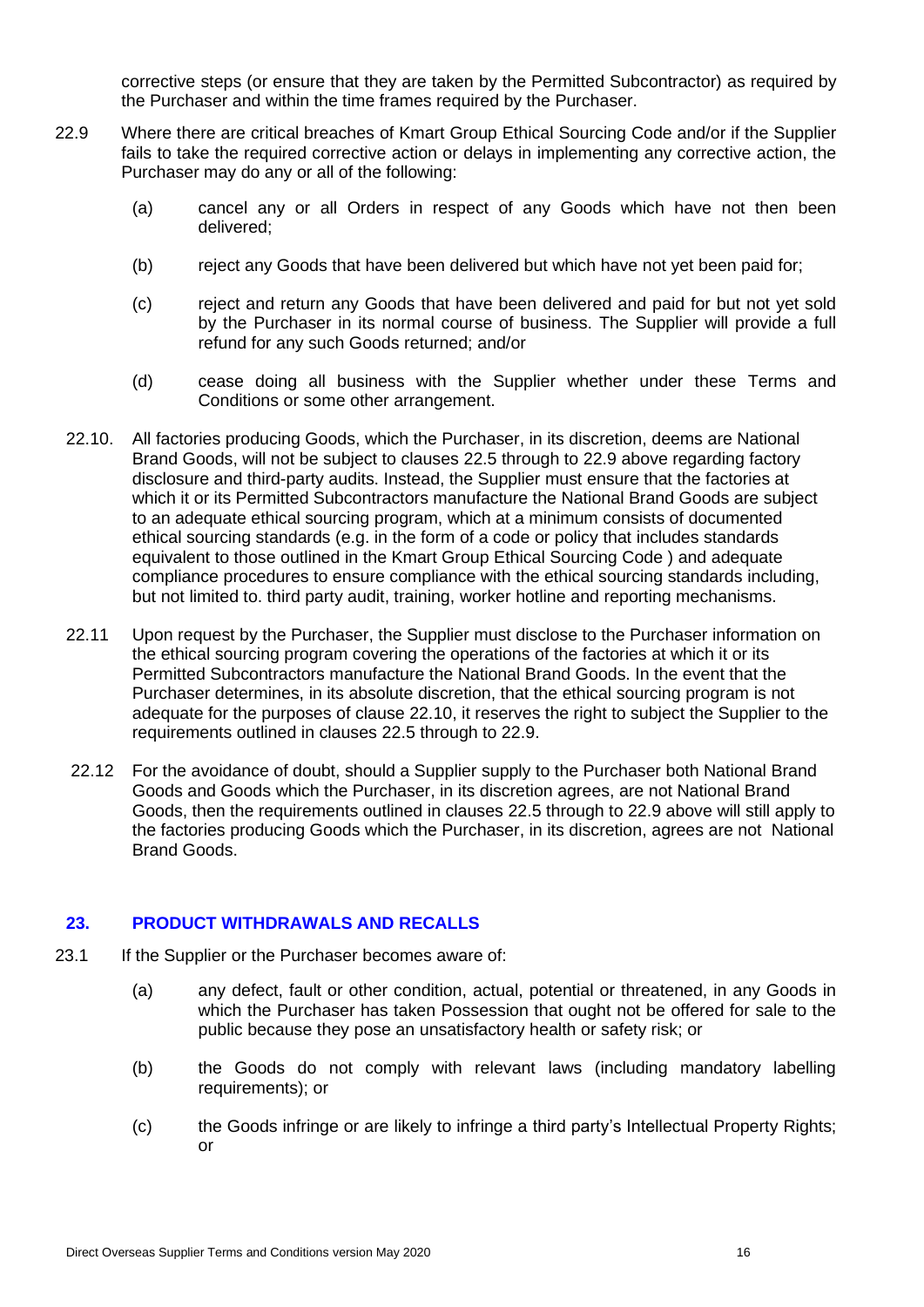(d) the Goods being the subject of either a voluntary recall, or a mandatory recall ordered by a government regulator, because a defect, fault or other condition in the Goods means the Goods pose an unsatisfactory health or safety risk;

("**Threat**") having regard to the nature and extent of the Threat, then that party must immediately give notice to the other party of:

- (e) the Goods affected by reference to Order numbers, invoice numbers/ASNs, product descriptions, batch codes, best before/use by date codes, APNs, Item Code numbers, quantities supplied, date of Possession and where Goods have been distributed or any other unique identifier;
- (f) the nature of the Threat; and
- (g) the action the party has taken or proposes to take in relation to the Threat.
- 23.2 The notice referred to in **clause [23.1](#page-15-3)** must be given in writing by email to the other party's nominated representative.
- 23.3 The parties agree to co-operate to the fullest extent possible to diminish any risk to the public from the Threat which includes, but is not limited to, undertaking to do the following:
	- (a) stopping distribution and/or ceasing production of the Goods that may be affected by the Threat;
	- (b) withdrawing the Goods that may be affected by the Threat from offer for sale to the public;
	- (c) complying with all laws, regulations and notice requirements in relation to product recalls;
	- (d) complying with regulator requests during the recall process, including provision information and of progress reports;
	- (e) complying with any stipulations and corrective action as required by the Purchaser in relation to the Threat;
	- (f) recalling the Goods that may be affected by the Threat where they have been sold and facilitating the return of such Goods and disposing of the Goods in a safe manner in compliance with all relevant laws (if such disposal is requested by the Purchaser); and
	- (g) taking corrective action where appropriate including disseminating information that in the Purchaser's sole opinion is necessary to limit any harm, Loss or damage that may be caused in any way in relation to the Threat which may include storing and disposing of recalled Goods safely.

### <span id="page-16-0"></span>**24. ADVERTISING**

In the course of advertising and promoting the Goods by any means, the Purchaser may use photos, graphics, text, trademarks and other items provided by the Supplier to the Purchaser for the purpose of advertising and promoting the Goods at no cost to the Purchaser, provided the same are not used in an untrue or defamatory manner.

### **25. PUBLIC STATEMENT**

Other than in **clause [24](#page-16-0)**, each party must obtain the other party's prior written consent before it advertises or publishes anything in any format, authorises a press release or other public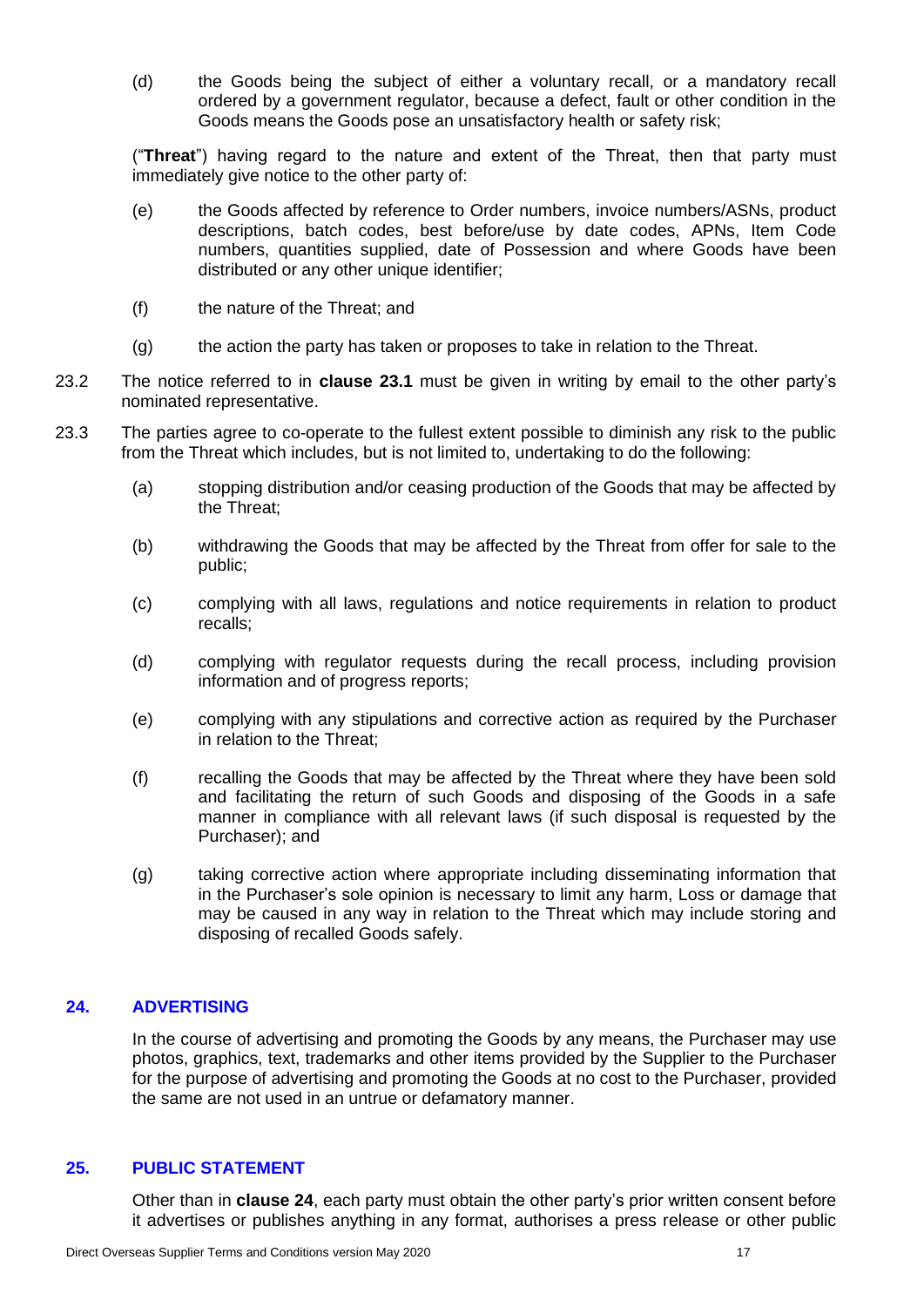statement, or makes any representation to any third party (including the public generally) that refers to these Terms and Conditions, the other party or negotiations and dealings between the parties.

### <span id="page-17-0"></span>**26. CONFIDENTIALITY**

- 26.1 Each party agrees to keep confidential all the other party's financial, technological (including designs and specifications), strategic or business information (including customer details) concerning or arising from these Terms and Conditions, Target Data and Personal Information ("**Information**"). In particular, each party must ensure that all electronic communications are kept secure so as to prevent unauthorised access.
- 26.2 All Information remains the property of the disclosing party and may only be used by the receiving party in fulfilling its obligations under these Terms and Conditions. Otherwise, no Information may be disclosed by the receiving party to any third party without the disclosing party's written consent.
- 26.3 Each party otherwise agrees not to disclose any of the terms of these Terms and Conditions except to the extent that:
	- (a) disclosure is necessary to comply with these Terms and Conditions or any other agreement between the parties;
	- (b) the disclosure is required by law or rules of any stock exchange on which either party is listed; or
	- (c) the Information is in the public domain other than through a breach of these Terms and Conditions.
- 26.4 Where a party believes that it is required by law to disclose any of the terms of an Order or these Terms and Conditions or any other confidential Information of the other party, the party must immediately notify the other party in writing and provide assistance as reasonably required by the other party if the other party wishes to defend or resist that requirement.
- 26.5 Upon request, each party must destroy or return to the other party (in a format acceptable to the other party) any copies of the Information in the party's possession in whatever medium, but in the case of electronic files containing Information such return is only to the extent that such copies can be readily extracted from any IT system on which such files are stored.
- 26.6 Nothing in this **clause [26](#page-17-0)** will be construed to prevent the Purchaser from publishing the name and location of the Supplier's factories at which the Goods are manufactured, as set out in **clause [22.5](#page-14-2)**.

### <span id="page-17-2"></span>**27. PRIVACY**

- <span id="page-17-1"></span>27.1 In relation to any Personal Information disclosed to the Supplier by the Purchaser or otherwise accessed, collected or held by the Supplier in its performance of its obligations under these Terms and Conditions (**"Relevant Personal Information"**), the Supplier will comply with:
	- (a) all Australian Privacy Laws (whether or not Supplier is bound by the Privacy Act); and
	- (b) any applicable International Privacy Laws.
- 27.2 Without limiting its obligations under **clause [27.1](#page-17-1)**, the Supplier must:
	- (a) use Relevant Personal Information only as necessary to fulfil its obligations under these Terms and Conditions;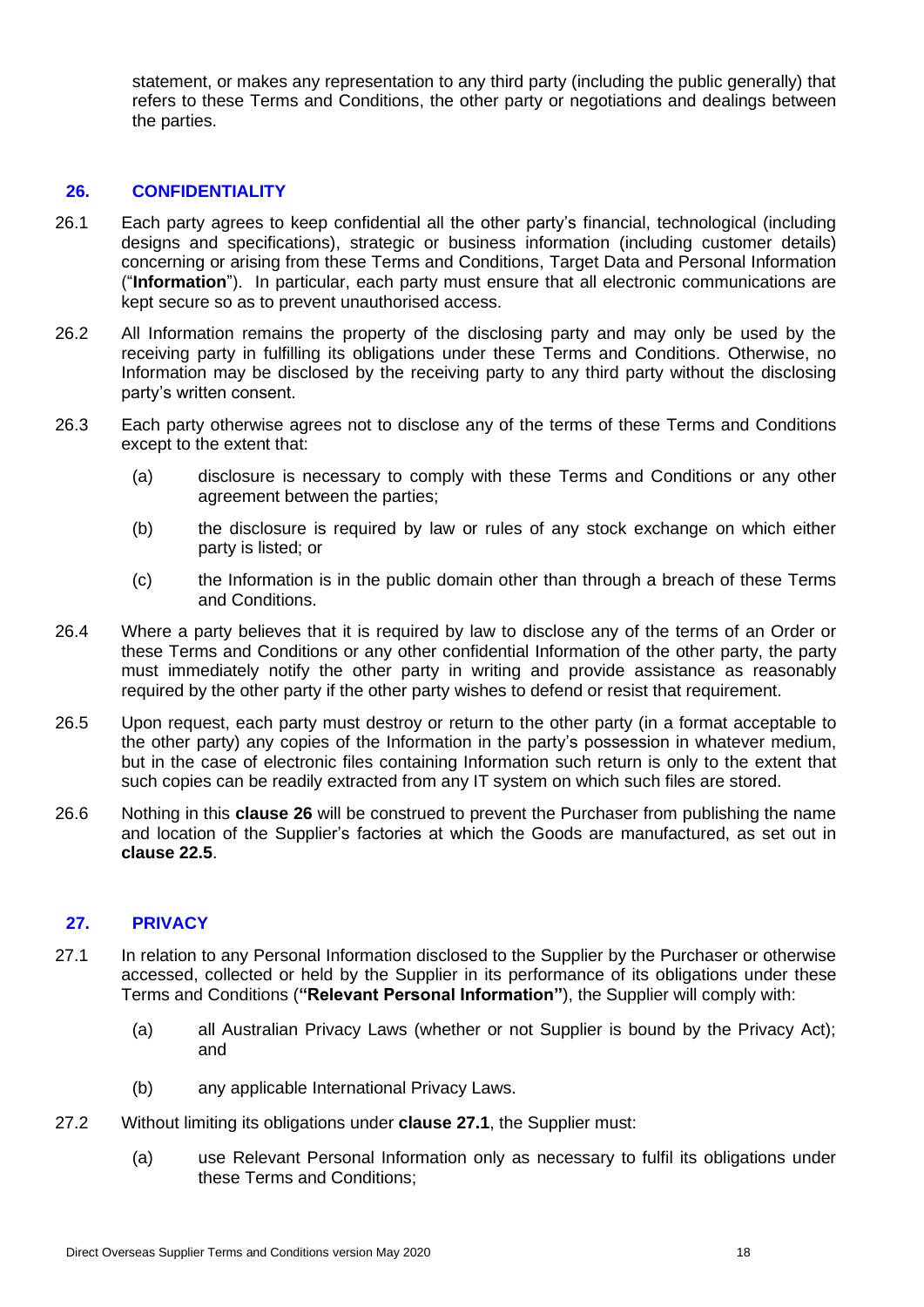- (b) only collect, access, use, store, disclose or otherwise deal with Relevant Personal Information as directed by the Purchaser (other than where such direction would cause the Supplier to be in breach of an applicable Australian Law;
- (c) not disclose Relevant Personal Information except:
	- (i) to its Personnel to the extent necessary for fulfilling the Supplier's obligations under these Terms and Conditions;
	- (ii) as required by Australian Law, or International Law, subject to the Supplier giving notice to the Purchaser promptly when it becomes aware that such a disclosure may be required; or
	- (iii) with the express prior written consent of the Purchaser;
- (d) ensure that any person, including Personnel, to whom Relevant Personal Information is disclosed under these Terms and Conditions does not do or omit to do anything which, if done or omitted to be done by the Supplier, would constitute a breach of this **clause [27](#page-17-2)** (Privacy);
- (e) obtain written agreement to comply with Privacy Laws and provisions having the same effect as this clause from all subcontractors to whom Relevant Personal Information is disclosed;
- (f) not do any act, engage in any practice, or omit to do any act or engage in any practice that would cause the Purchaser to breach or be taken to breach a Privacy Law;
- (g) take all reasonable steps to ensure that Relevant Personal Information is protected against misuse, interference and loss, and from unauthorised access, modification or disclosure, including undertaking any Personnel training as may be required;
- (h) notify the Purchaser as soon as practicable, and disclose to the Purchaser all relevant information, if the Supplier becomes aware of any breach or alleged breach of the Supplier's obligations under this clause or a Privacy Law, or there has been unauthorised access to or unauthorised disclosure of any Target Data, or if Target Data is lost or destroyed or becomes damaged, corrupted, or unusable. The Supplier must comply with any reasonable direction from the Purchaser with respect to remedying that breach, unauthorised access or destruction; and
- (i) take reasonable steps to ensure that Relevant Personal Information it uses or discloses to the Purchaser is up-to-date, complete and relevant.

### **28. PERSONNEL**

- 28.1 The Supplier will:
	- (a) ensure its Personnel are aware of the Supplier's obligations under **clause 28**  (Privacy);
	- (b) comply, and ensure that its Personnel comply, with all reasonable directions of the Purchaser in relation to the Supplier's obligations under **clause [27](#page-17-2)** (Privacy); and
	- (c) comply, and ensure that its Personnel comply, with all Policies.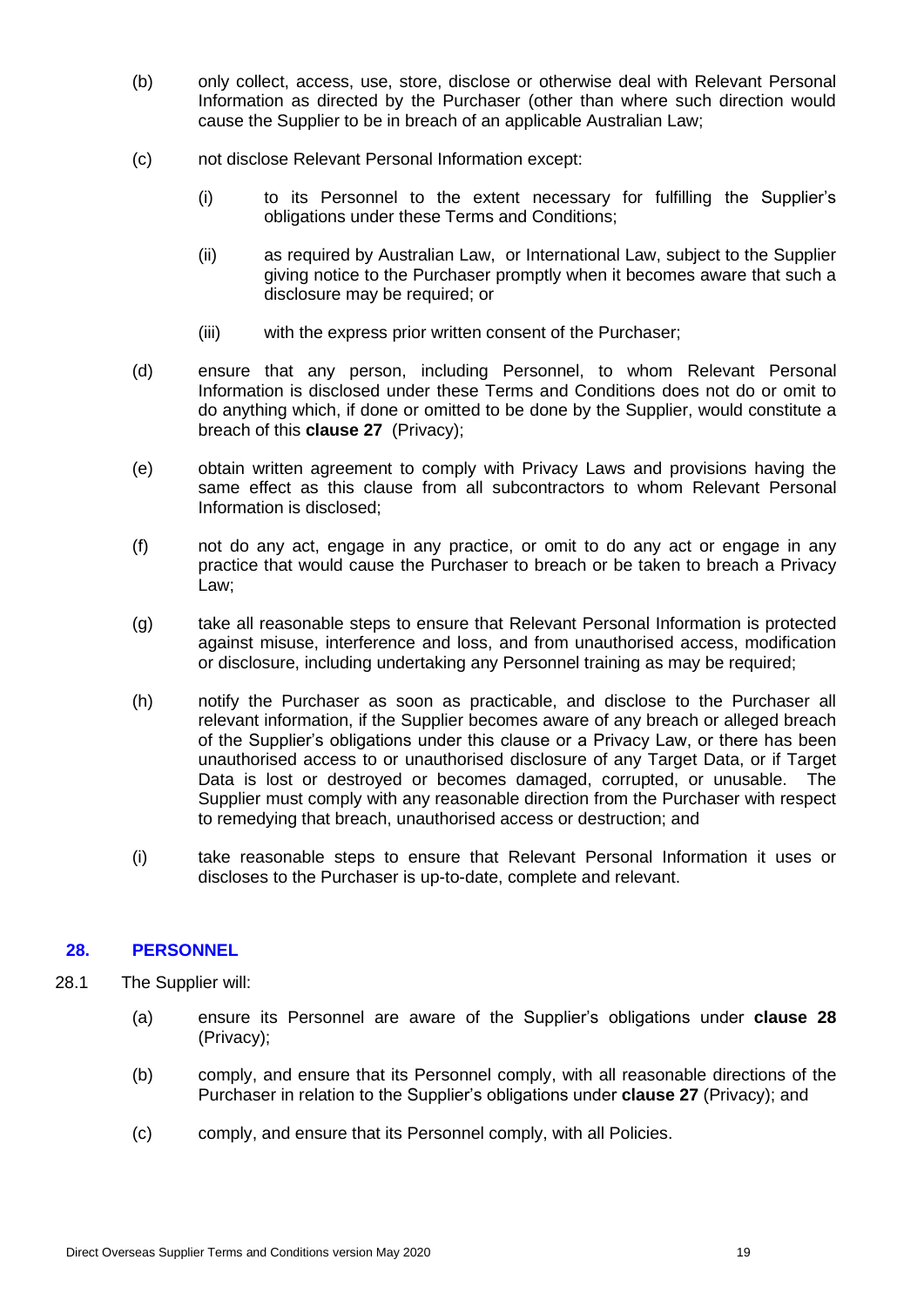### **29. ANTI-BRIBERY**

- <span id="page-19-0"></span>29.1 Each party must:
	- (a) at all times comply with all applicable laws, statutes, regulations and codes relating to anti-bribery and improper payments including but not limited to the Criminal Code Act 1995 (Cth) (Australia), the Foreign Corrupt Practices Act 1977 (United States), and the Bribery Act 2010 (United Kingdom) ('**Relevant Requirements**');
	- (b) not give or offer or promise to give, receive, or agree to accept, any payment, gift or other benefit or advantage which violates a Relevant Requirement;
	- (c) have and maintain in place throughout the term of these Terms and Conditions its own policies and procedures, including adequate procedures under the Relevant Requirements, to ensure compliance with the Relevant Requirements, and will enforce them where appropriate;
	- (d) not prepare, approve or execute any contract or other document or make any record in connection with these Terms and Conditions that the party knows, or ought to reasonably know, is false, inaccurate or misleading;
	- (e) promptly report to the other party any request or demand for any undue financial or other advantage of any kind received by the party in connection with the performance of these Terms and Conditions which will or may be in breach of the Relevant Requirements; and
	- (f) in the case of the Supplier, procure, and shall be responsible for, the observance and performance of the Relevant Requirements by all persons performing services or providing goods in connection with these Terms and Conditions on behalf of the Supplier or under its supervision or control.
- 29.2 Without limiting any other rights of a party at law or under these Terms and Conditions, if a party determines that the other party is in breach of or has breached the other party's obligation under **clause 29.1**, the non-breaching party may immediately cancel any existing but not yet fulfilled Orders and also cease doing all business with the other party whether under these Terms and Conditions or some other arrangement.

### **30. MODERN SLAVERY**

32.1 The Supplier represents, warrants and undertakes:

- (a) that no form of Modern Slavery is used in the Supplier's business or by its directors, officers, employees, agents, representatives, contractors or subcontractors;
- (b) to comply with all applicable employment and work health and safety laws;
- (c) to comply with all applicable statutory requirements relating to Modern Slavery;
- (d) to comply with applicable Modern Slavery reporting requirements including but not limited to the *Modern Slavery Act 2018* (NSW), the *Modern Slavery Act 2015* (UK) and legislation passed as a result of, or substantially similar to, the *Modern Slavery Bill 2018* (Cth); and
- (e) to notify to the Purchaser promptly upon becoming aware of any incident, complaint or allegation that the Supplier, or any entity in its supply chain, has engaged in Modern Slavery.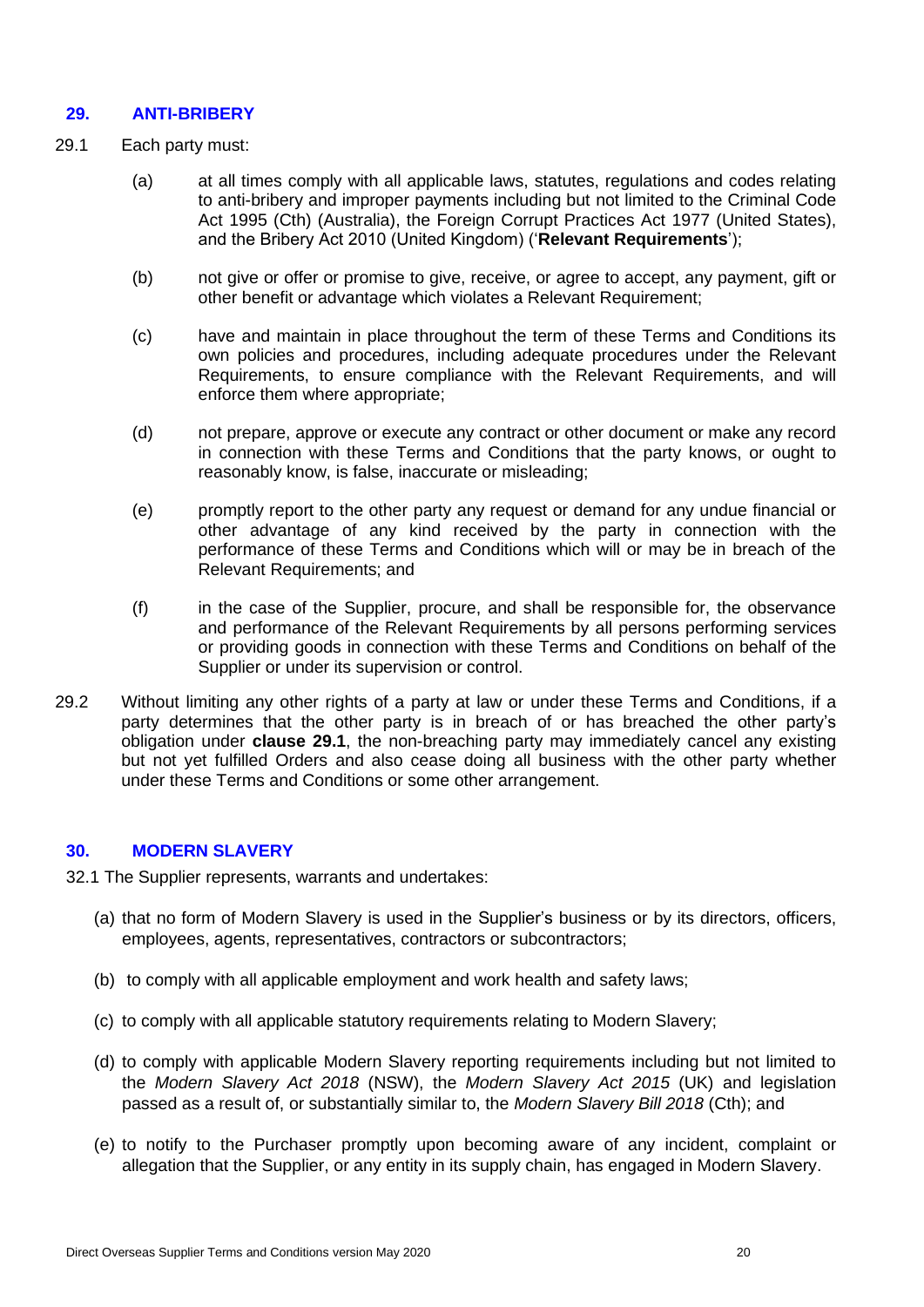- 30.2 The Supplier shall have and maintain its own policies and procedures that are intended to ensure compliance with the warranties contained in clause 30.1.
- 30.3 The Supplier must not engage in Modern Slavery.
- 30.4 The Supplier acknowledges that the Purchaser has corporate reporting requirements with regard to Modern Slavery and, at the reasonable request of the Purchaser, it will confirm in writing that it has complied with its undertakings under this clause 32 and will provide any information reasonably requested by the Purchaser in support of such compliance.
- 30.5 Upon becoming aware of any actual, reasonably suspected or anticipated breach of clause 32, the Supplier must immediately provide written notice of the breach, giving full details of such breach, to the Purchaser.

### **31. RIGHT TO ENTER AND INSPECT PROPERTY**

The Purchaser may, at any time (both prior to and upon obtaining physical possession of Goods) during business hours and upon providing reasonable advance notice, inspect the Goods, components and ingredients thereof and the processes of manufacture and packing, labelling, storage or transportation thereof. For this purpose, the Purchaser or its representative will have the right to enter any premises or vehicle where the Goods may be found. The Supplier will provide the Purchaser or its representative with reasonable assistance and access in any and all such inspections.

### **32. PURCHASER'S OBLIGATIONS**

32.1 Where the Purchaser is the importer of the Goods into Australia, the Purchaser shall be responsible for obtaining any necessary import licences or permits necessary for the entry of the Goods into Australia.

### **33. AGENCY**

- <span id="page-20-0"></span>33.1 Supplier acknowledges and agrees that the Purchaser enters into these Terms and Conditions on its own behalf and as agent for each member of the Kmart Group that is nominated by the Purchaser who may enjoy the benefit of these Terms and Conditions from time to time and who may place orders with the Supplier from time to time for the Goods (each a "**Target Entity**").
- 33.2 The Purchaser acknowledges that it is authorised by each Target Entity to enter into these Terms and Conditions on their behalf.
- 33.3 For the purposes of these Terms and Conditions, any Loss suffered by a Target Entity will be considered to be Loss suffered by the Purchaser.

#### **34. FORCE MAJEURE**

34.1 Any delay or failure of either party to perform its obligations shall be excused if the delay or failure is as a result of an event or occurrence beyond the reasonable control of the party and without its fault or negligence, including, but not limited to, acts of God, actions by any governmental authority (whether valid or invalid), fires, floods storms, windstorms, explosions, riots, labour problems (including strikes, lock outs and slowdowns), natural disasters, epidemic, war, sabotage, court injunction or order; provided that written notice of such delay including the anticipated length of delay is given by the affected party to the other party as soon as possible after the event or occurrence. During the period of delay, the parties will be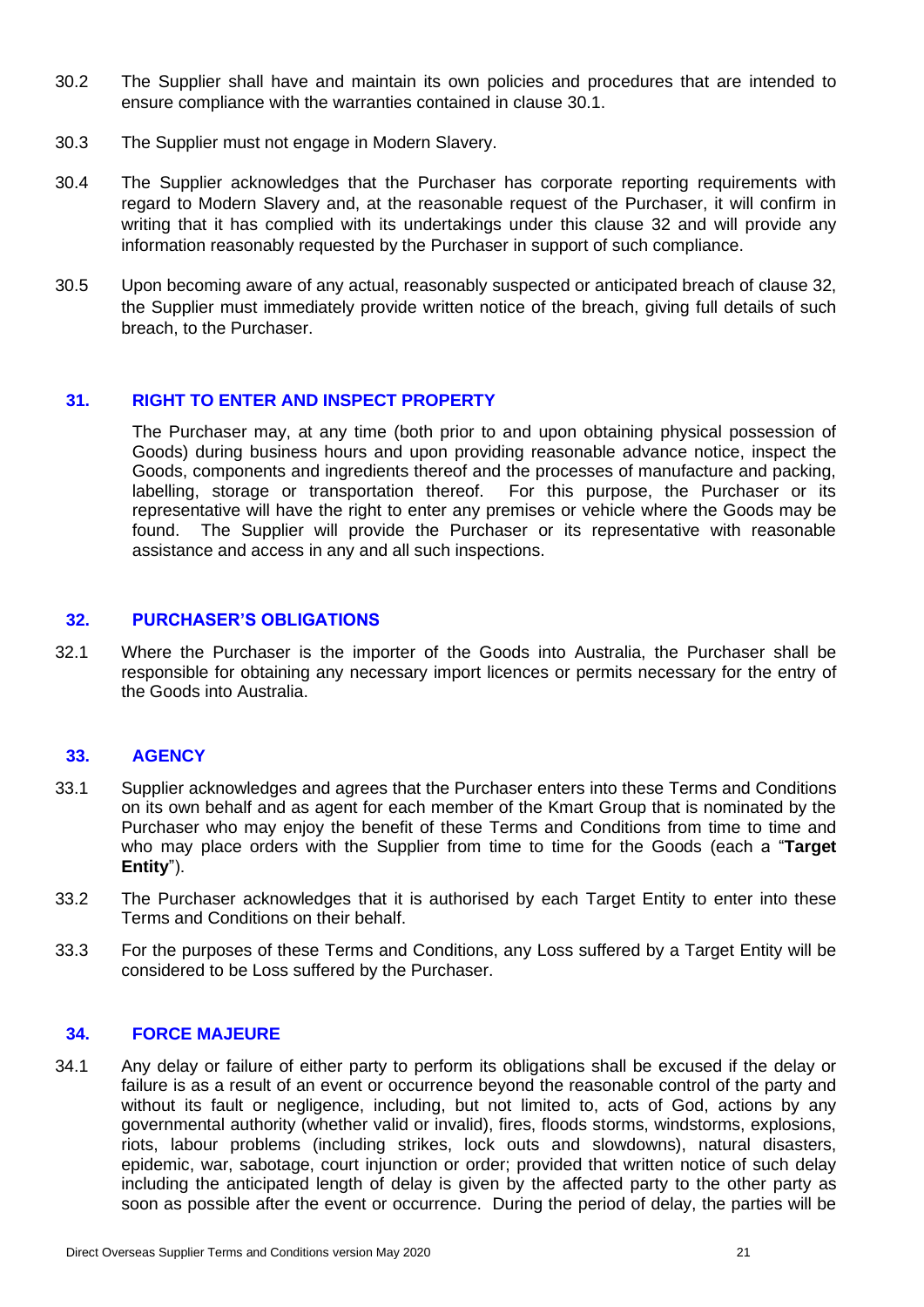excused from their performance obligations until such time as the event or occurrence has passed.

34.2 Nothing in this clause shall be interpreted to release the Supplier from its obligation to indemnify the Purchaser under these Terms and Conditions, nor to release the Purchaser from its obligation to pay the Supplier for Goods delivered to the Purchaser up to the date of the event of Force Majeure in accordance with these Terms and Conditions.

### **35. DISPUTE RESOLUTION**

- 35.1 If a dispute arises out of, under or in connection with an Order or these Terms and Conditions, the Purchaser and the Supplier will both use its reasonable endeavours to:
	- (a) bring that issue to the other's attention as soon as possible, and no later than 24 months from when the issue first arises; and
	- (b) resolve the dispute through discussion in good faith, and to promptly elevate it through senior levels or management as appropriate given the nature of the dispute.
- 35.2 If a dispute cannot be resolved by discussions between the parties, the dispute shall be submitted to arbitration for final and exclusive settlement.
- 35.3 All disputes arising out of or in connection with the Terms and Conditions shall be finally settled under the Rules of Arbitration of the International Chamber of Commerce by a single arbitrator appointed in accordance with the said Rules. The arbitration proceedings shall be in the English language and shall take place in Melbourne, Victoria, Australia. The seat of the arbitration shall be Melbourne, Victoria, Australia.

#### **36. GOVERNING LAW**

- 36.1 The laws of the State of Victoria and Commonwealth of Australia govern these Terms and Conditions.
- 36.2 The United Nations Convention on Contracts for the International Sale of Goods does not apply to these Terms and Conditions.
- 36.3 Despite anything else contained in this Agreement, the parties agree and acknowledge that the provisions of the Sale of Goods Act 1908 will not apply to this Agreement.

#### **37. ASSIGNMENT AND SUBCONTRACTING**

- <span id="page-21-1"></span>37.1 Except where the assignment is by a party to its Related Body Corporate, neither party may assign or purport to transfer, assign, or novate any of its obligations under an Order or these Terms and Conditions in whole or in part without the prior written consent of the other party. Each party will not unreasonably withhold or delay consent.
- 37.2 In the event that there is an assignment or transfer referred to in **clause [37.1](#page-21-1)** other than an assignment by a party to its Related Body Corporate, without the consent of the Purchaser, the Supplier will continue to remain solely responsible for all acts and omissions of the new entity.
- <span id="page-21-0"></span>37.3 The Supplier must not subcontract the manufacture and/or supply of the Goods or use any factory to perform a major or multiple operations (more than one function) in relation to the manufacture/supply of the Goods without the prior written consent of the Purchaser. Consent to subcontract may only be given if the Supplier confirms in writing that it has a contract or arrangement in place with the subcontractor which includes the following requirements:
	- (a) the subcontractor will comply with Kmart Group Ethical Sourcing Code;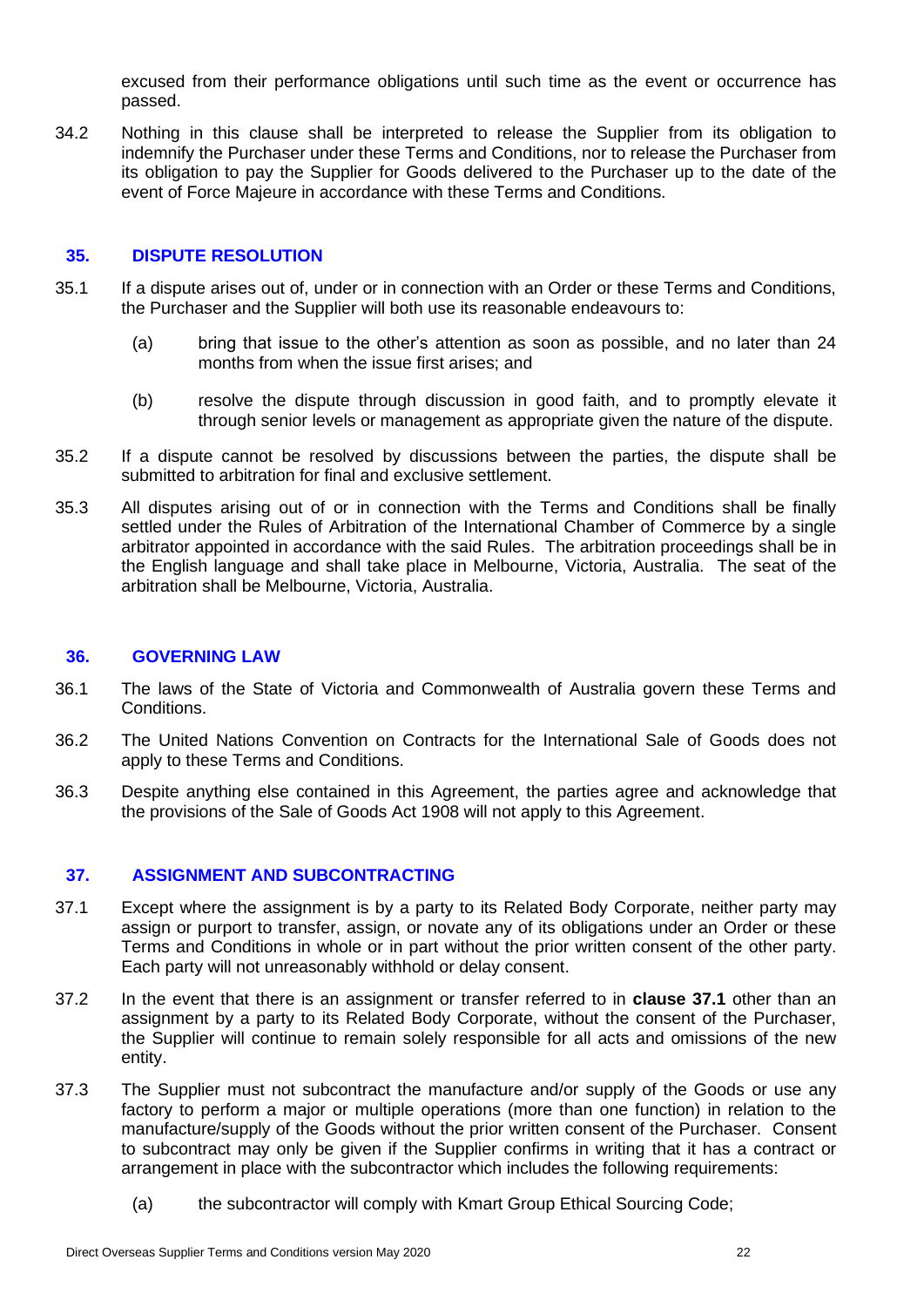- (b) the subcontractor's standards of conduct are accepted as good industry practice; and
- (c) the subcontractor will comply with the Relevant Requirements.
- 37.4 The Supplier will remain responsible for any and all acts or omissions of the sub-contractor.
- 37.5 The Supplier acknowledges that a deemed assignment of these Terms and Conditions will occur, if:
	- (a) the Supplier sells or agrees to sell the business through which it supplies the Goods; or
	- (b) if the Supplier is a body corporate, a Change of Control occurs, or occurs in respect of the party that Controls the Supplier.

In the event that either paragraphs (a) or (b) above apply, the Supplier will continue to honour all Claims made by the Purchaser in relation to the Goods supplied by the Supplier prior to the events in paragraphs (a) or (b) occurring (including Claims relating to rebates, cost errors not previously claimed and Goods returned or rejected by the Purchaser)) and indemnify the Purchaser against all Loss, liability, damages, costs (including legal costs on a solicitor and own client basis) and all expenses incurred by the Purchaser in connection with such Claims or, if the Supplier has transferred its rights and obligations under these Terms and Conditions to a third party as a consequence of the events in paragraph (a) or (b), the Supplier will ensure that such third party honours all such Claims and indemnifies the Purchaser. The Supplier further acknowledges and agrees that if such third party fails to honour and indemnify in accordance with this clause, the Supplier will honour such Claims and indemnify in accordance with this clause.

### <span id="page-22-0"></span>**38. SET OFF**

- 38.1 The Purchaser agrees that the account between the Purchaser and the Supplier is a running account.
- 38.2 For Claims relating to rebates, discounts or other amounts under the Trading Terms, the Supplier acknowledges that by signing the Trading Terms, the Supplier has consented to the Purchaser setting off such amounts against amounts the Purchaser owes to the Supplier without further notice to the Supplier.
- 38.3 For Claims under the Target standard form Supplier Returns Agreement, the Supplier acknowledges that by signing such agreement, the Supplier has consented to the Purchaser setting off such amounts against amounts the Purchaser owes the Supplier without further notice to the Supplier.
- 38.4 For Claims relating to short deliveries of Goods and discrepancies between the invoiced price and the Prices in the Order for the Goods, the Purchaser may set-off such amounts against amounts the Purchaser owes to the Supplier without further notice to the Supplier.
- 38.5 For any other Claim that does not fall within **clause 38.2** or **clause 38.3** or **clause 38.4**, the Purchaser may only conduct a set-off with the prior written consent of the Supplier
- 38.6 If the amount in the running account is insufficient to allow the Purchaser to conduct the set-off referred to in **clauses 38.1** or **38.3** or **39.4** or **38.5** in full, the Purchaser will set-off an amount equal to the funds available in the running account and the Supplier will, within 7 days or such other time as agreed by the Purchaser, refund to the Purchaser the difference between the amount set-off and the amount owed by the Supplier to the Purchaser.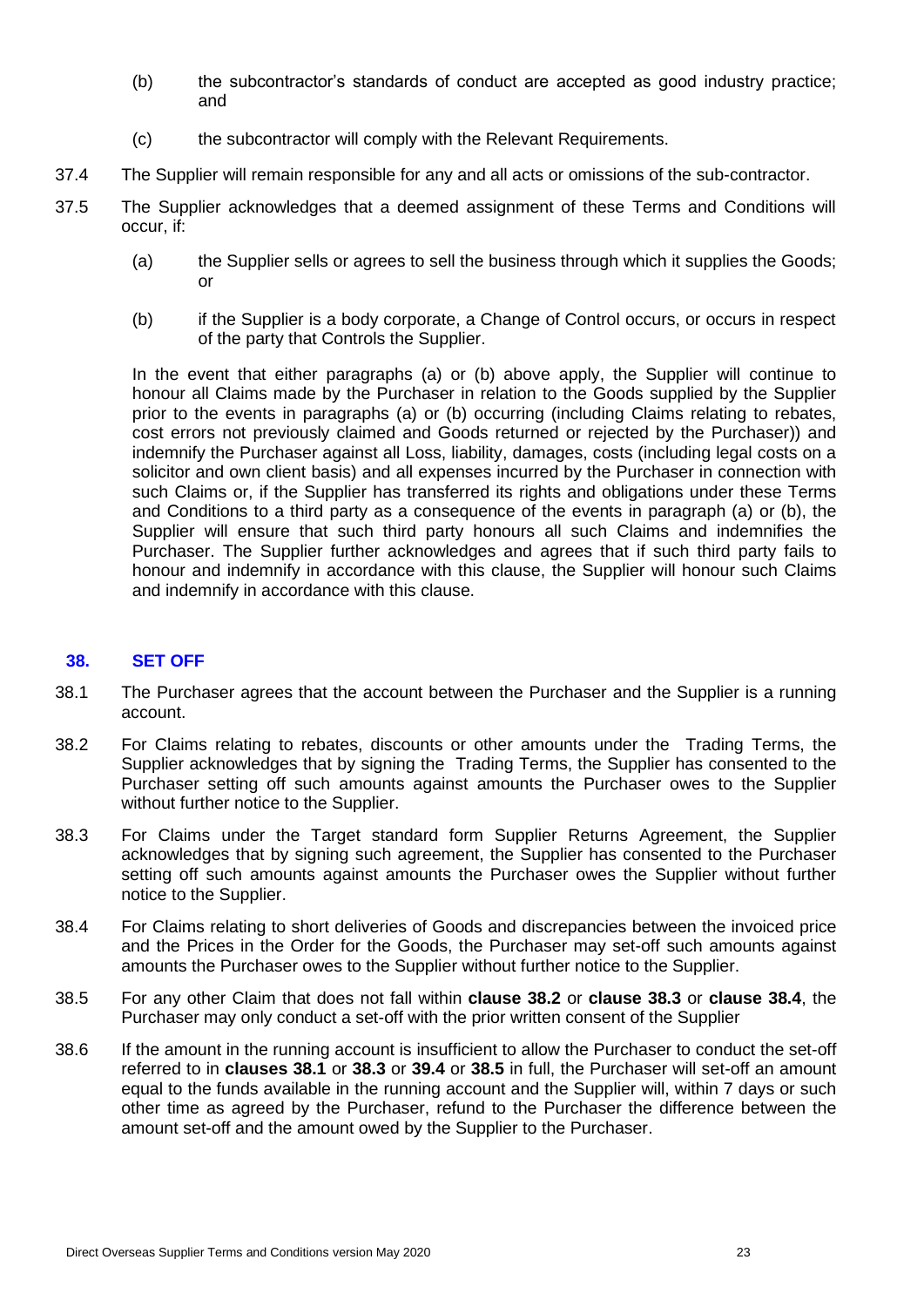#### **39. WAIVER**

- 39.1 If the Purchaser accepts any Goods or approves any sample, this does not extinguish any of the Purchaser's rights if the Goods do not comply with these Terms and Conditions or any other provision of an Order.
- 39.2 Failing to insist on strict performance of any condition is not a waiver of any later breach or default.
- 39.3 A waiver is not valid or binding on the party granting that waiver unless made in writing.

### **40. SEVERABILITY**

If any part of these Terms and Conditions are found to be invalid or of no force or effect under any applicable laws, executive order, regulations of any government authority having jurisdiction, or by a court or competent authority these Terms and Conditions will be construed as though such part had not been inserted herein and the remainder of these Terms and Conditions will retain its full force and effect.

### **41. SURVIVAL**

Any obligations in these Terms and Conditions which by their nature are of a continuing nature or which are not fully satisfied and discharged will not merge upon termination of an Order.

### **42. GIVING OF NOTICES**

- 42.1 Other than as explicitly provided for by these Terms and Conditions, a notice required by these Terms and Conditions must be in writing and must be either hand delivered or sent by prepaid post or facsimile to the address or facsimile number last notified by the addressee.
- 42.2 A notice takes effect from the time it is received unless a later time is specified in it.
- 42.3 Notices are taken to be received:
	- (a) if delivered, at the time of delivery;
	- (b) in the case of a posted letter, on the fifth day after posting; and
	- (c) in the case of a facsimile, at the time indicated on the transmission report by the machine sending the facsimile indicating (in the absence of manifest error or tampering) that the facsimile in its entirety was sent to the facsimile number of the recipient.

### **43. RELATIONSHIP BETWEEN PARTIES**

The Supplier acknowledges that it is an independent contractor to the Purchaser for the supply of Goods. The Supplier is not the Purchaser's employee or agent. Neither party may make any representations on the other party's behalf, or enter into any commitment, agreement, contract, arrangement or understanding on the other party's behalf.

### **44. DEFINITIONS**

In these Terms and Conditions, the following terms have the corresponding meaning: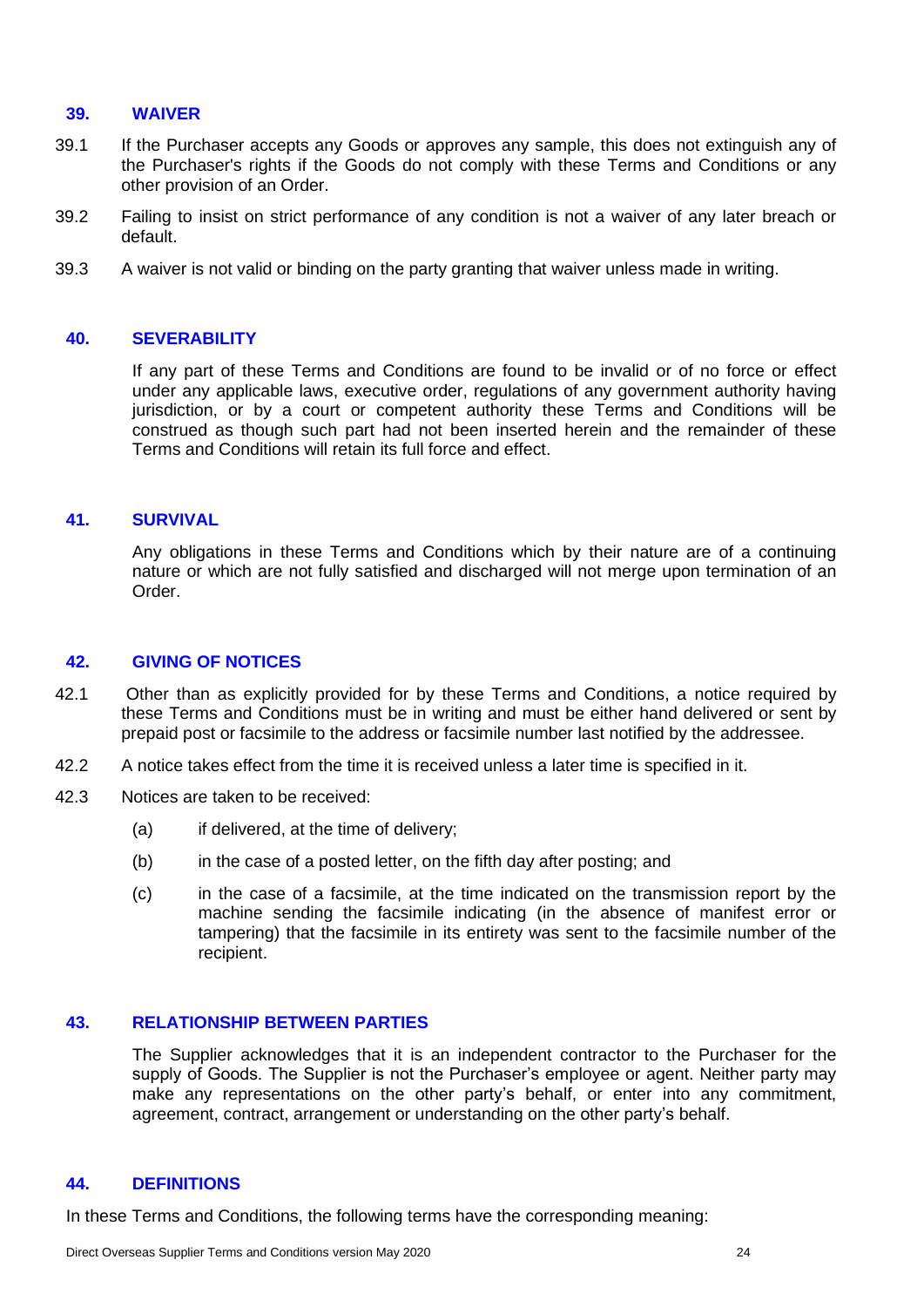**"APN"** means Australian product number.

**"APPs"** means the Australian Privacy Principles and any new or replacement privacy principles included in the Privacy Act.

**"Artwork"** includes, without limitation, graphic or other design specifications and labelling or packaging specifications for the Goods.

**"ASN"** means Advance Ship Notice.

**"Australian Laws"** means all laws (including the common law and statutory laws), regulations, orders, subordinate legislation, ministerial directions or directions of regulators in force from time to time in Australia, whether made by a State, Territory, the Commonwealth or a local government.

**"Australian Privacy Laws"** means the *Privacy Act* (including the APPs), the *Spam Act 2003 (Cth)* and any other requirement under Australian Law or industry code relating to the handling of Personal Information.

**"Business Day"** means a day on which banks are open for business in the location where the Supplier manufactures or otherwise obtains Goods to fulfil Orders from the Purchaser, excluding Saturday, Sunday or public holidays in the location where the Supplier manufactures or otherwise obtains Goods to fulfil Orders from the Purchaser.

**"Business to Business EDI"** is the reference used by the Purchaser to describe the business process adopted by the supply chain to order, receive and pay for goods delivered into the distribution centres.

**"Change of Control"** means a change in the identity of a person who as at the date of these Terms and Conditions is able to Control an entity (including a corporation defined in the Corporations Act).

**"Claim"** means any action, demand, claim or proceeding whether arising under contract, tort, equity, negligence or otherwise.

**"Control"** of an entity includes the definition of "Control" in section 50AA of the *Corporations Act* and in the case of a corporation includes the power (whether it is legally enforceable or not) to control, whether directly or indirectly, the composition of the board of directors of that corporation, the voting rights of the majority of the voting shares of the corporation or the management of the affairs of the corporation.

**"Corporations Act"** means the *Corporations Act 2001 (Cth of Australia).*

**"Delivery Address"** means the Purchaser's nominated freight forwarders' address or other address notified (with reasonable notice) by the Purchaser in writing to the Supplier, including in an Order.

**"EAN" or "GTIN"** have the meanings given by EAN Australia.

**"EDI"** means electronic data interchange.

**"Goods"** means goods or services as described in an Order (or any part or instalment thereof) and includes samples, packaging and labelling and any accessories, instruction manuals, documentation or publication accompanying the Goods.

**"GST"** either has the meaning given by Section 195-1 of *the A New Tax System (Goods and Services Tax) Act 1999 (Cth)* and includes any similar tax imposed under a Commonwealth, State or Territory law in place of GST or (as the context requires) means goods and services tax levied under the GST Act, at the rate prevailing from time to time, including any tax levied in substitution for such tax, but excluding any penalties or interest payable in respect of such tax.

**"GST Law"** means the *A New Tax System (Goods and Services Tax) Act 1999 (Cth)* as amended or replaced from time to time

**"Insolvency Event"** means a party:

(a) being in liquidation or provisional liquidation or under administration;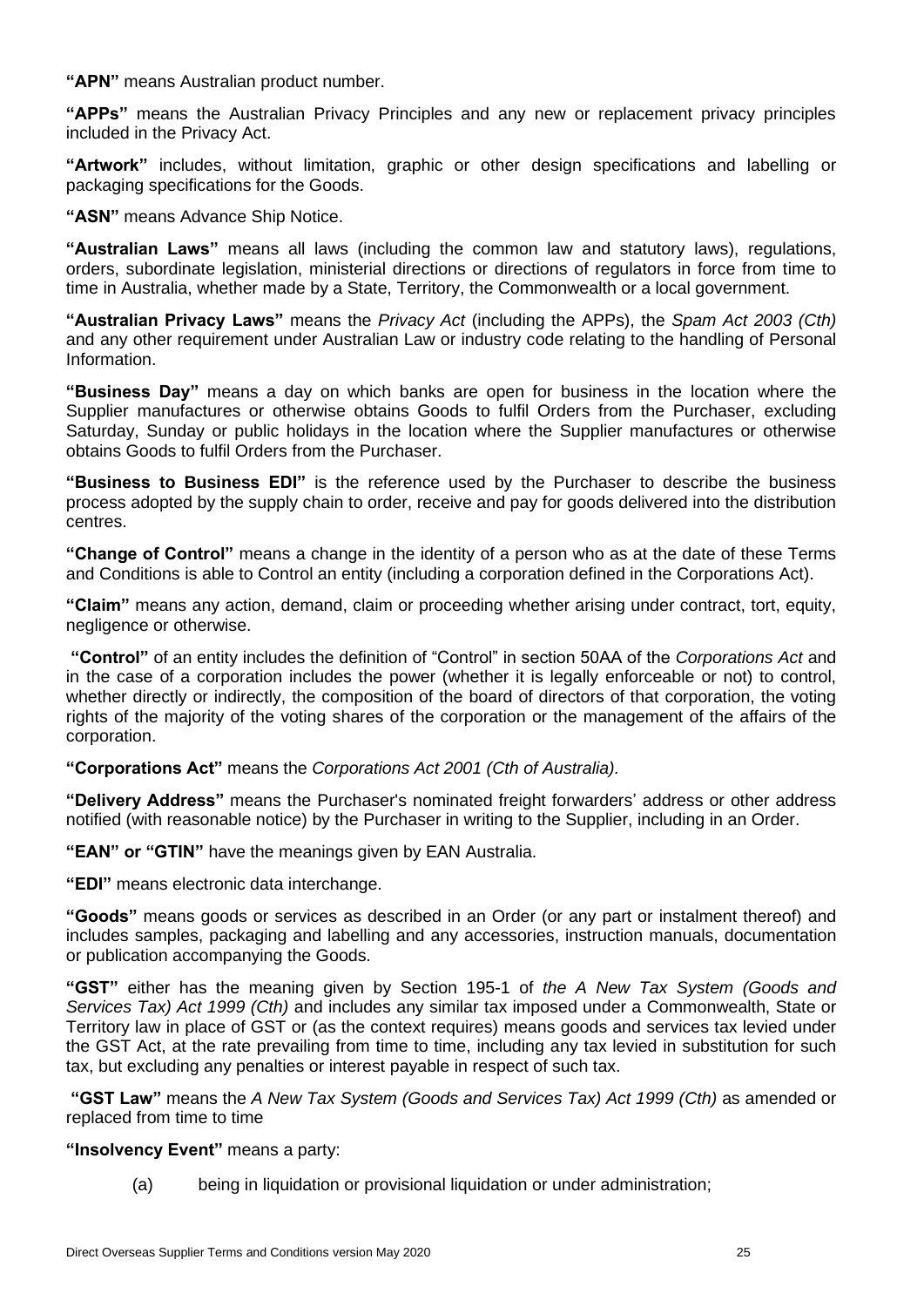- (b) having a Controller (as defined in the *Corporations Act* or analogous person appointed to it or any of its property);
- (c) being taken under section 459F(1) of the *Corporations Act* to have failed to comply with a statutory demand;
- (d) being unable to pay its debts as they fall due or where the other party believes on reasonable grounds to be insolvent;
- (e) taking any step that is reasonably likely to result in the person becoming insolvent under administration (as defined in section 9 of the *Corporations Act*);
- (f) proposing to enter or entering into a compromise or arrangement with, or assignment for the benefit of, any of its members or creditors; or
- (g) any analogous event under the laws of any jurisdiction,

unless this takes place as part of a solvent reconstruction, amalgamation, merger or consolidation that has been approved by the other party (which approval is not to be unreasonably withheld).

"**Intellectual Property Rights**" means trade mark, business name, patent, registered design, copyright, artistic work, design right, topography right, application to register any of the above rights, trade secret, inventions, product or business concepts, unpatented know-how and right of confidence and any other intellectual or industrial property rights of any nature whatsoever in any part of the world and whether now or in the future existing and whether arising under statute, contract or otherwise.

**"International Laws"** means all applicable laws (including the common law and statutory laws), regulations, orders, subordinate legislation, ministerial directions or directions of regulators in force from time to time in any jurisdiction the Supplier operates.

**"International Privacy Laws"** means the laws concerning privacy or data protection applicable to the Supplier in any jurisdiction the Supplier operates.

**"Invoice"** means a Tax Invoice or an Advance Shipping Notice (ASN), as the case may be.

**"Item Code"** means the Purchaser's identification code for the Goods.

**"Kmart Group Ethical Sourcing Code"** means the minimum requirements and expectations that all Suppliers, including sub-contractors engaged by Suppliers, must meet in order to do business with the Purchaser (as amended from time to time) as set out at<https://supplier.target.com.au/>

**"Kmart Group Ethical Sourcing Program"** means the program developed by the Purchaser to measure compliance with the Ethical Sourcing Code by Suppliers (including sub-contractors engaged by Suppliers).

**"Kmart Group"** means the Purchaser and its Related Body Corporates.

**"Target Occupational Health and Safety Obligations"** means the safety obligations for contractors and demonstrators on Purchaser's premises as advised from time to time.

**"Loss"** means any cost, expense, loss, damage, injury or liability (including reasonable legal costs and disbursements on a full indemnity basis, store and distribution centre handling costs, freight, import or customs duty or landing charges in Australia , disposal of stock costs).

**"Modern Slavery"** means any activity, practice or conduct that would constitute an offence in relation to slavery, forced labour, involuntary servitude, debt bondage, human trafficking, and other slaverylike exploitation as prohibited or defined as a modern slavery offence under all applicable anti-slavery and human trafficking laws, statutes and codes from time to time in force including, but not limited to the *Criminal Code Act 1995* (Cth) (specifically Schedule 1 Divisions 270 and 271), the *Modern Slavery Act 2018* (NSW) (specifically section 5(1) and Schedule 2), the *Modern Slavery Act 2015*  (UK) (specifically sections 1, 2 and 4), and legislation passed as a result of, or substantially similar to,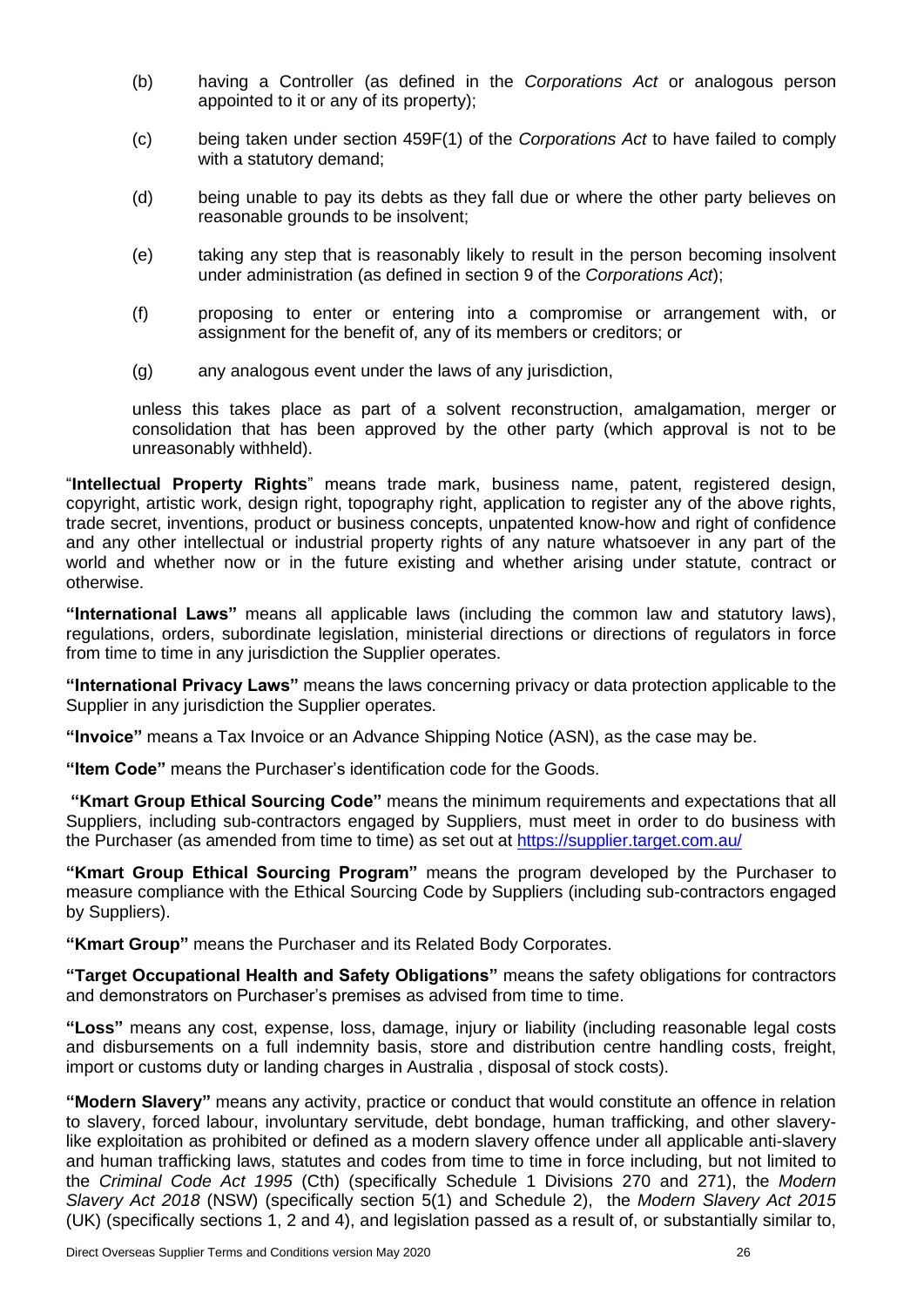the *Modern Slavery Bill 2018* (Cth). For the avoidance of doubt, Modern Slavery includes any conditions or practices similar to those prohibited under those laws, statutes, regulations and codes.

**"National Brand Goods"** are goods carrying a brand which is internationally or nationally known and which is not owned, exclusive to, or licensed by the Purchaser.

**"Order"** means any electronic or other order by the Purchaser to the Supplier to purchase Goods from the Supplier.

**"Personal Information"** has the same meaning as in the *Privacy Act* .

**"Personnel"** mean the employees, partners, agents, directors and officers of the Supplier, and of its subcontractors and Related Bodies Corporate.

**"Policies"** means the policies listed in Schedule 1 and any updates or changes to those policies or additional policies published by the Purchaser on the Purchaser's "supplier portal", or notified by the Purchaser to the Supplier, such notice to not be less than 7 days.

**"Possession"** means where the Purchaser takes physical possession at the Delivery Address following delivery by the Supplier or Purchaser's agent.

**"Previous Supplier"** has the meaning given to that term in **clause [20.3](#page-13-1)**.

**"Privacy Act"** means the *Privacy Act 1988 (Cth)* (including the APPs).

**"Privacy Laws"** means Australian Privacy Laws and International Privacy Laws.

**"Purchaser"** means Target Australia Pty Ltd ABN 75 004 250 944.

**"Quality Assurance Specifications"** means any legal or other standards or requirements relating to the quality of the Goods specified by the Purchaser either in these Terms and Conditions or otherwise in writing.

**"Related Body Corporate"** has the meaning given to that term under section 50 of *Corporations Act* and Related Body Corporates or Related Companies (as the case may be) has a corresponding meaning.

*"***Relevant Requirements"** has the meaning given to that term in **clause [29.1\(a\)](#page-19-0)**.

**"Supplier"** means the Supplier named on page 1 of these Terms and Conditions and includes its successors and permitted assigns. Any reference to Vendor in an Order, Policy or related documentation will be taken to be a reference to Supplier.

**"Specifications"** means any technical or other specifications or standards relating to the Goods as specified either in these Terms and Conditions or otherwise in writing.

**"Target Data"** means all data, information, text, drawings or other materials, embodied in any electronic or tangible medium that is disclosed, accessed or made available to Supplier, or in the case of Personal Information, that is collected by Supplier, or disclosed, accessed or made available to Supplier in the performance of its obligations under these Terms and Conditions.

**"Target Entity"** has the meaning given to that term in **clause [33.1](#page-20-0)**.

**"Tax Invoice"** has the meaning given by Section 195-1 of the *A New Tax System (Goods and Services Tax) Act 1999 (Cth)* as amended.

**"Taxable Supply"** has the meaning given by Section 195-1 of the *A New Tax System (Goods and Services Tax) Act 1999 (Cth)* as amended.

**"Terms and Conditions"** means these Terms and Conditions (including the Schedules) and any variations agreed by the parties thereto.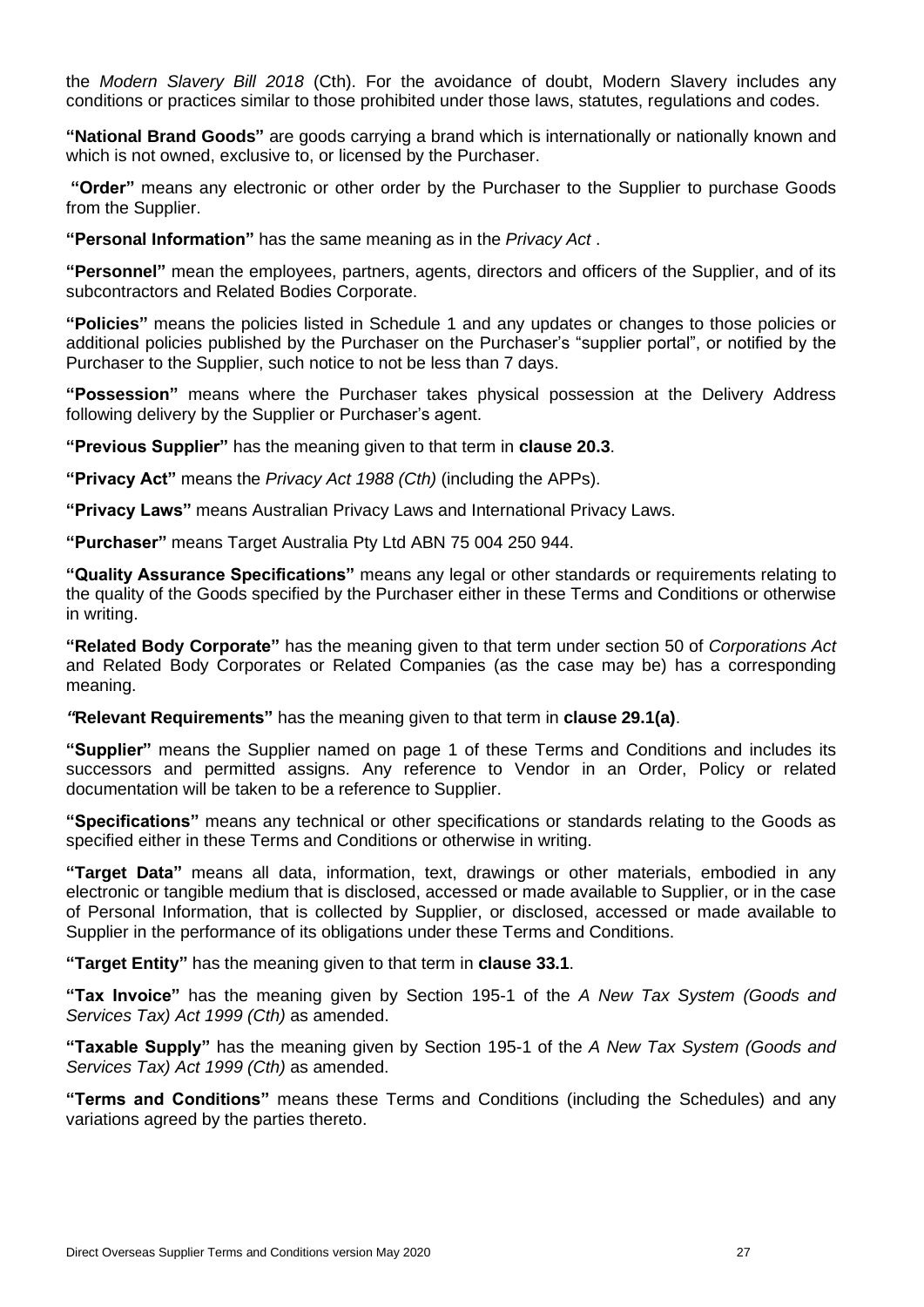### **45. INTERPRETATION**

- 45.1 In these Terms and Conditions (including any Order), unless the context otherwise requires, if a Related Body Corporate of the Supplier performs an obligation of the Supplier, that Related Body Corporate and the Supplier are deemed to be jointly and severally bound in respect of that Order, right or obligation, including any associated warranties or Claims.
- 45.2 Any reference in these Terms and Conditions to "writing" includes an electronic communication and "written" is to be interpreted accordingly.
- 45.3 A reference to "dollars" or "\$" is to an amount in Australian currency (unless otherwise specified).
- 45.4 "Includes", "including" and other similar expressions are not words of limitation.
- 45.5 A reference to law means common law, principles of equity, and laws made by parliament (and laws made by parliament include laws and regulations and other instruments under them, and consolidations, amendments, re-enactments or replacements of any of them).
- 45.6 Any reference to or to a provision of legislation includes a modification or re-enactment of it, a legislative provision substituted for it and a regulation or statutory instrument issued under it.
- 45.7 A reference to a Schedule is to a schedule attached to the body of these Terms and Conditions.
- 45.8 Where a document published on a website forms part of these Terms and Conditions, the Supplier is bound by the version published at the time the Supplier enters into these Terms and Conditions or commences trading with the Purchaser, and by any future changes made to that document from time to time as published on the website. If the Supplier objects to any changes, the Supplier will notify the Purchaser:
	- (a) of the Supplier's objection and the Purchaser will consider it and may mutually agree (each acting reasonably) in writing to an amended version of the relevant document to apply as part of these Terms and Conditions; or
	- (b) that the Supplier does not wish to continue to supply Goods to the Purchaser under these Terms and Conditions.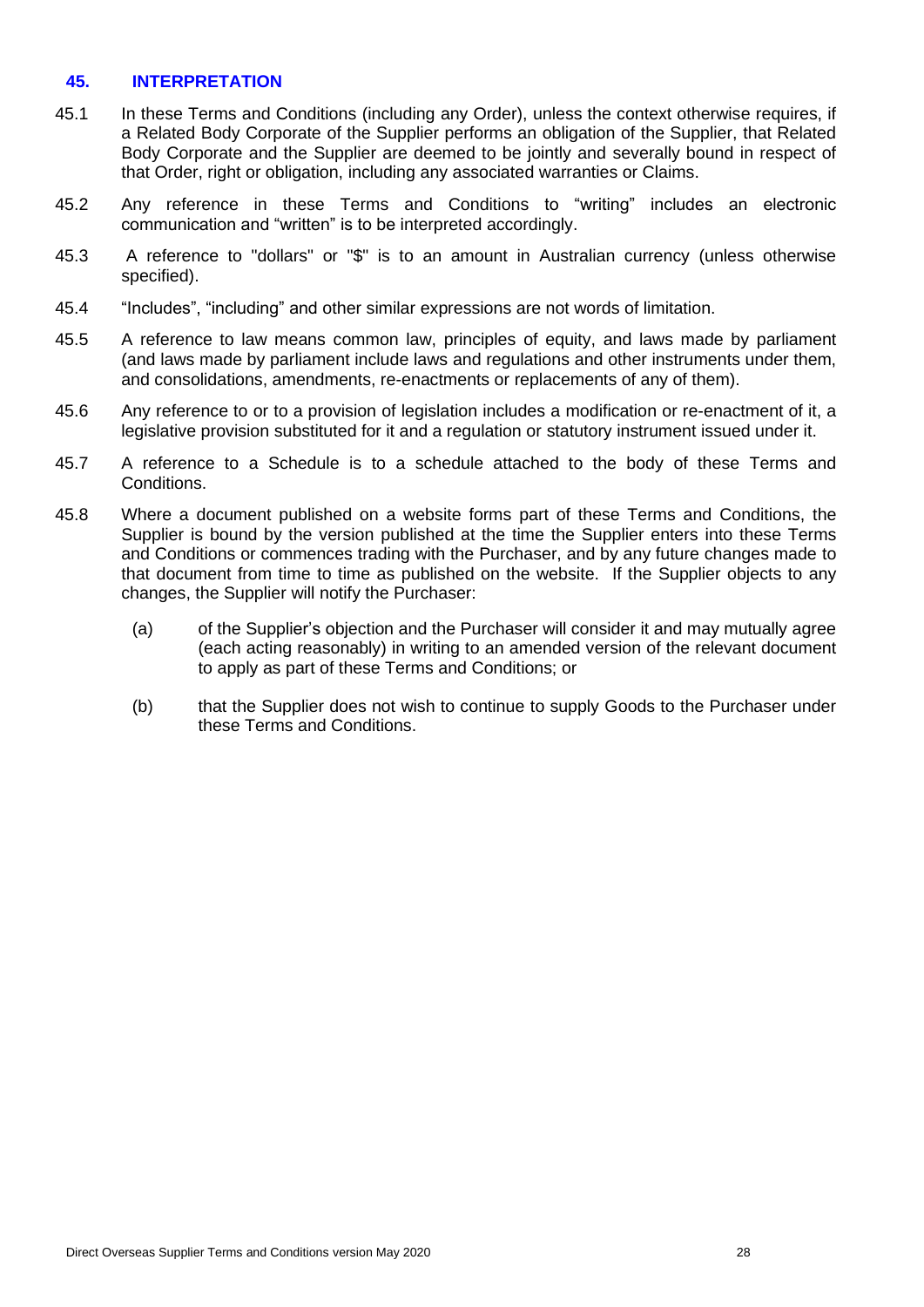### **SCHEDULE 1 – POLICIES**

The following Target policies, documents and other process documents are located on the Target Supplier website at<https://supplier.target.com.au/>

- Kmart Group Ethical Sourcing Code and Program
- Supplier Safety Contractor Online Induction located at **[http://contractor.target.com.au](http://contractor.target.com.au/)**
- International Supply Chain Operating Procedure
- eCommerce Delivery Requirements